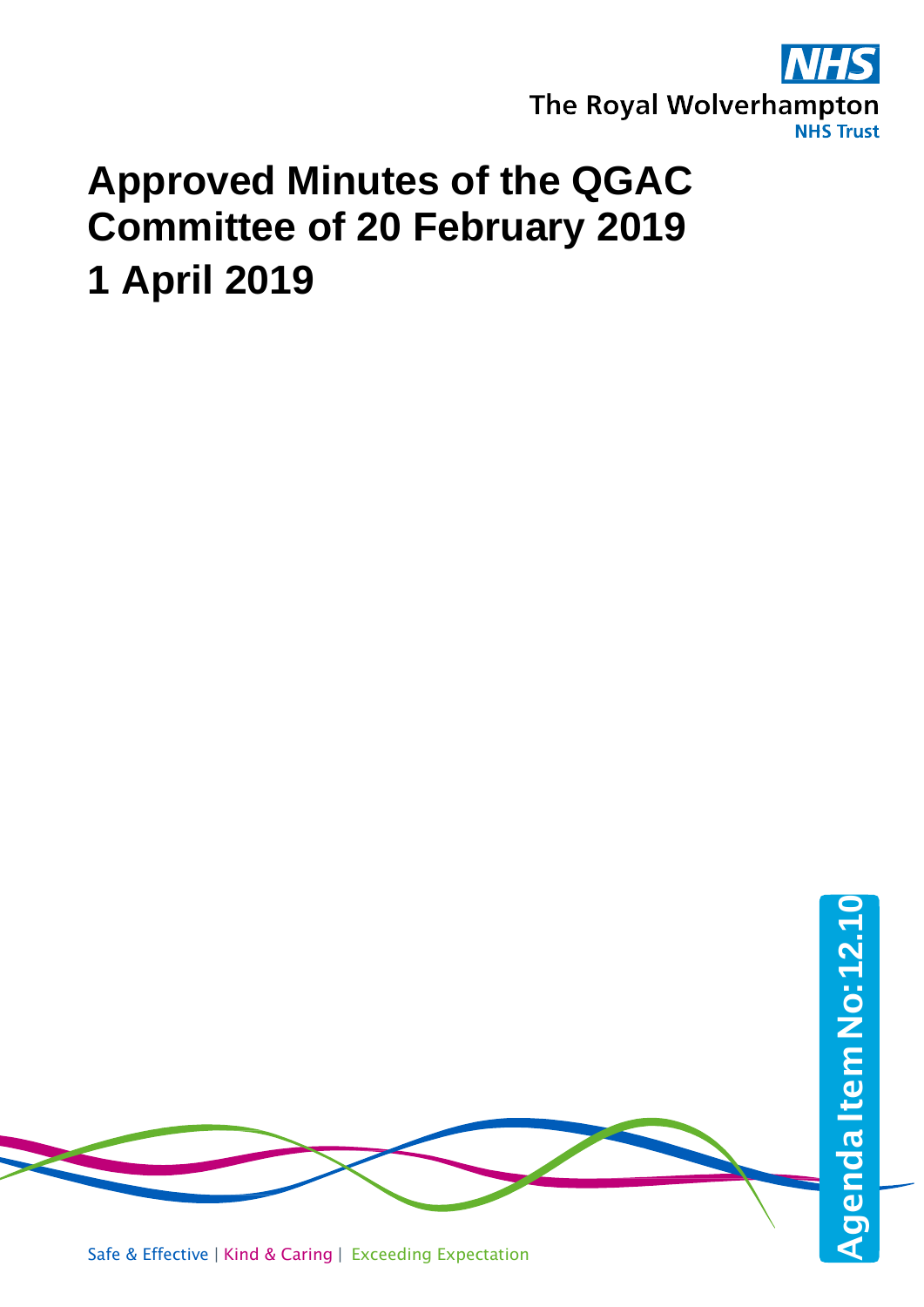## **Minutes of the Quality Governance Assurance Committee**

**held on the:**

**Date Wednesday 20 February 2019**

**Venue Room F127, Building 12**

**Time 2.00pm to 4.00pm**

|                   | <b>Name</b>            | Role                           |  |  |
|-------------------|------------------------|--------------------------------|--|--|
| <b>Present:</b>   | R Edwards (RE) - Chair | Non-Executive Director         |  |  |
|                   | M Arthur (MA)          | <b>Head of Governance</b>      |  |  |
|                   | A M Cannaby (AMC)      | <b>Chief Nursing Officer</b>   |  |  |
|                   | M Martin (MM)          | Non-Executive Director         |  |  |
|                   | G Nuttall (GN)         | <b>Chief Operating Officer</b> |  |  |
|                   | Dr J Odum (JO)         | <b>Medical Director</b>        |  |  |
|                   |                        |                                |  |  |
| Attendees:        | F Pickford (FP)        | <b>Head of Safeguarding</b>    |  |  |
|                   | M Bains (MB)           | Shadowing the minute taker     |  |  |
|                   |                        |                                |  |  |
| <b>Apologies:</b> | D Loughton             | <b>Chief Executive</b>         |  |  |
|                   | V Whatley              | Deputy Chief Nursing Officer   |  |  |

**NB: The meeting was not quorate after 3.30pm due to M Martin leaving.**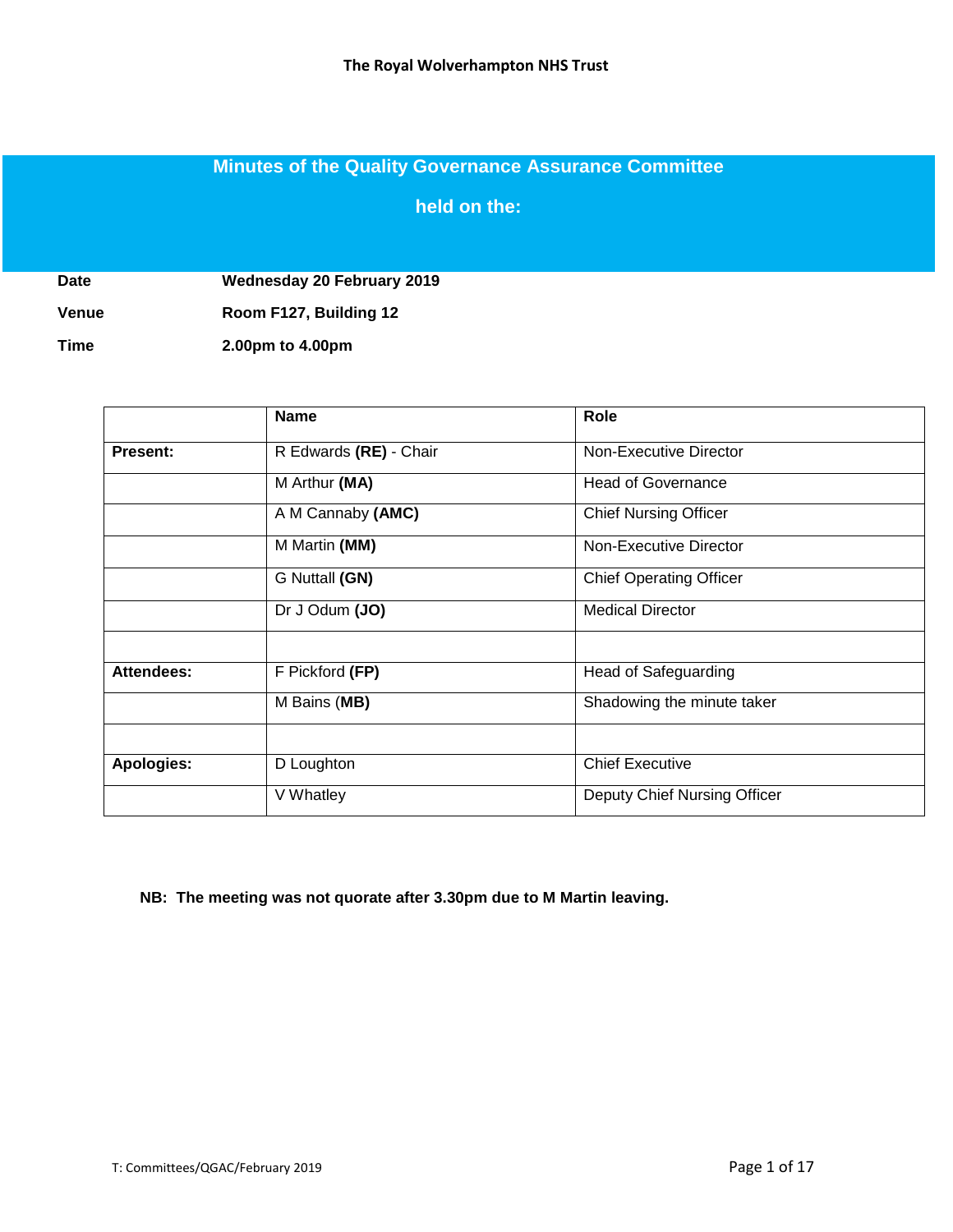| Item No      |                                                                                                                                                                                                                                                                                                                                                                                                                                                                                                                                                                                                | <b>Action</b> |
|--------------|------------------------------------------------------------------------------------------------------------------------------------------------------------------------------------------------------------------------------------------------------------------------------------------------------------------------------------------------------------------------------------------------------------------------------------------------------------------------------------------------------------------------------------------------------------------------------------------------|---------------|
| 1            | <b>Apologies for absence</b>                                                                                                                                                                                                                                                                                                                                                                                                                                                                                                                                                                   |               |
|              | Apologies were noted.                                                                                                                                                                                                                                                                                                                                                                                                                                                                                                                                                                          |               |
| 1a           | <b>Declarations of Interest</b>                                                                                                                                                                                                                                                                                                                                                                                                                                                                                                                                                                |               |
|              | There were no Declarations of Interest.                                                                                                                                                                                                                                                                                                                                                                                                                                                                                                                                                        |               |
| $\mathbf{2}$ | <b>Minutes of Previous Meeting - Quality Governance Assurance Committee:</b>                                                                                                                                                                                                                                                                                                                                                                                                                                                                                                                   |               |
|              | The following changes were noted:                                                                                                                                                                                                                                                                                                                                                                                                                                                                                                                                                              |               |
|              | Meeting date was 23 January and not September<br>Grammatical errors x 4 were made to the January minutes prior to circulation to the Trust<br>Board.                                                                                                                                                                                                                                                                                                                                                                                                                                           |               |
|              | RESOLVED: Minutes of the Quality Governance Assurance Committee held on 23<br>January 2019 were approved as a correct record.                                                                                                                                                                                                                                                                                                                                                                                                                                                                  |               |
| $\mathbf{3}$ | <b>Matters arising from the Minutes</b>                                                                                                                                                                                                                                                                                                                                                                                                                                                                                                                                                        |               |
|              | The action log was updated accordingly.                                                                                                                                                                                                                                                                                                                                                                                                                                                                                                                                                        |               |
| 4            | <b>Regular Reports</b>                                                                                                                                                                                                                                                                                                                                                                                                                                                                                                                                                                         |               |
| 4.1          | Integrated Quality & Performance Report - January - A M Cannaby / G Nuttall                                                                                                                                                                                                                                                                                                                                                                                                                                                                                                                    |               |
|              | AMC presented the Quality report to the meeting.                                                                                                                                                                                                                                                                                                                                                                                                                                                                                                                                               |               |
|              | The meeting noted that a while lot of work is going into VTE assessment the Trust is struggling<br>to reach the 95% target. AMC advised that she has had a conversation with Maternity and<br>Midwifery. They were still including a lot of day procedures and are having a full VTE<br>assessment which is affecting the numbers.                                                                                                                                                                                                                                                             |               |
|              | AMC mentioned the late patient moves and noted that 79% of the data are from AMU.<br>This area works 24 hours a day and patients are expected to flow through continually. AMC<br>has reviewed the good flow practice and there is nothing that she can find around the flow<br>management that is showing bad practice. There were 79 patients that moved ward to ward<br>and AMC mentioned that she has not had chance to review the data but would do. RE queried<br>why AMU was being documented if it was not necessary. AMC agreed to review the data and<br>report back to the meeting. | <b>AMC</b>    |
|              | Complaints have increased in two Directorates (Elderly Medicine and Obstetrics &<br>Gynaecology wards). AMC advised the meeting that the Matron for Elderly Medicine was off<br>this week and AMC would update the Trust Board on Matron's return. AMC mentioned that<br>there have been issues around surveys and patient feedback in Obstetrics. AMC has looked<br>into these and informed the meeting that there were six, in brief detail these were discussed<br>with the meeting. AMC stressed that all of the six complaints were from different areas and                              | <b>AMC</b>    |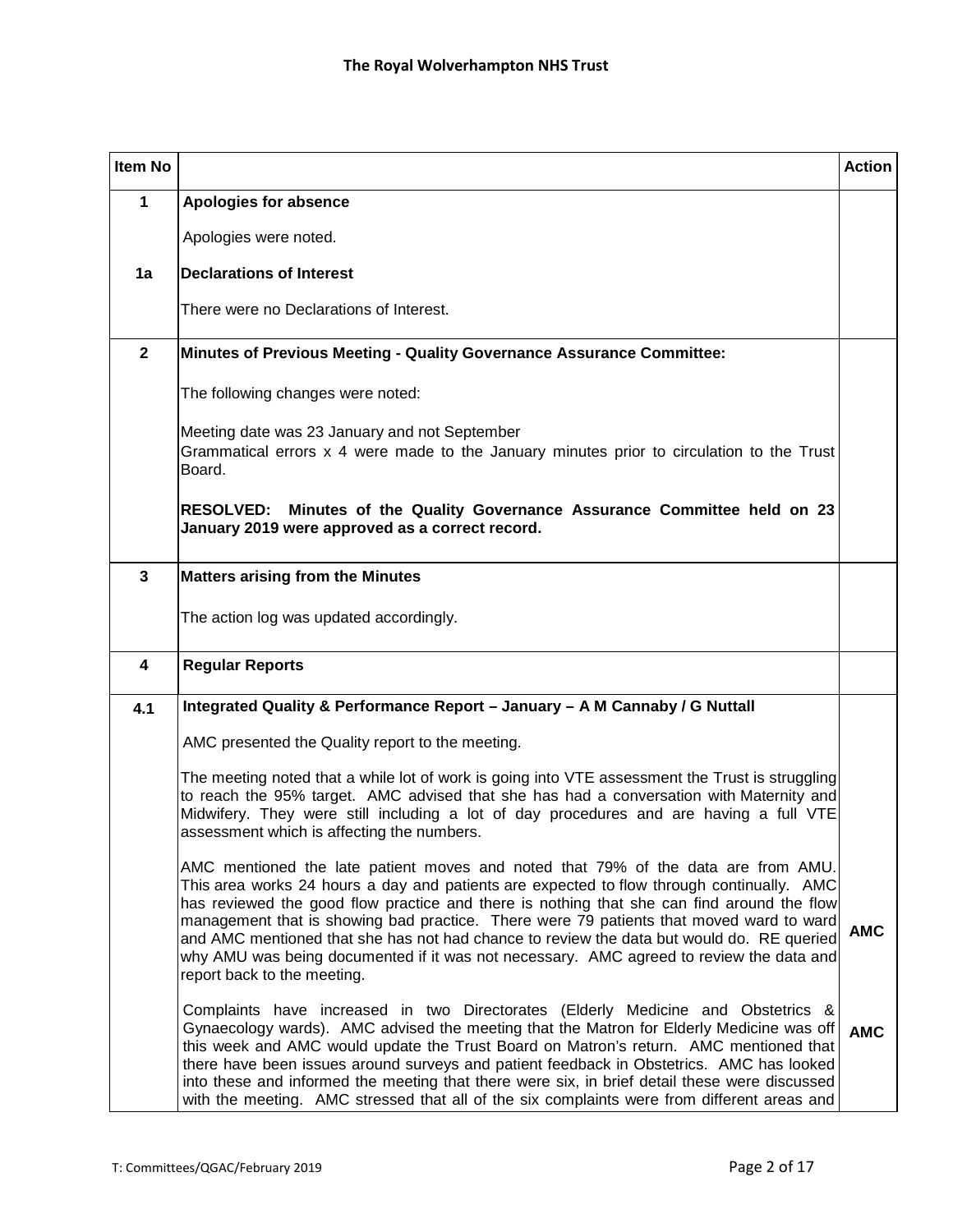| Item No |                                                                                                                                                                                                                                                                                                                                                                                                                                                                                                                                                                                                                                                                                                                                                                                                                                                                                                                                                                                                                                                                                                                                                                                                                                                                                                                                                                                                                                          | <b>Action</b> |
|---------|------------------------------------------------------------------------------------------------------------------------------------------------------------------------------------------------------------------------------------------------------------------------------------------------------------------------------------------------------------------------------------------------------------------------------------------------------------------------------------------------------------------------------------------------------------------------------------------------------------------------------------------------------------------------------------------------------------------------------------------------------------------------------------------------------------------------------------------------------------------------------------------------------------------------------------------------------------------------------------------------------------------------------------------------------------------------------------------------------------------------------------------------------------------------------------------------------------------------------------------------------------------------------------------------------------------------------------------------------------------------------------------------------------------------------------------|---------------|
|         | sought assurance from Tracy Palmer, Head of Midwifery, that these complaints were all being<br>addressed. AMC mentioned that there is a Midwifery Patient Experience 2017 report that had<br>been embargoed until the end of January and unfortunately the results were not very good.<br>However an internal survey has been conducted where the information and response has<br>been much more positive, this survey will be conducted again. The Trust is mindful of patients<br>not being satisfied with the service. Reports for the MLU are very good and as an organisation<br>we are turning women away from surrounding areas who wish to give birth here.                                                                                                                                                                                                                                                                                                                                                                                                                                                                                                                                                                                                                                                                                                                                                                      |               |
|         | GN presented the Performance report to the meeting.                                                                                                                                                                                                                                                                                                                                                                                                                                                                                                                                                                                                                                                                                                                                                                                                                                                                                                                                                                                                                                                                                                                                                                                                                                                                                                                                                                                      |               |
|         | There is a slight deterioration in referral to treatment time (90%) in January and this was due to<br>patient choice extending pathways and capacity issues at sub-speciality level. GN advised<br>that the BBC Healthtracker for January had this Trust at 39 <sup>th</sup> (best performing) out of 134.                                                                                                                                                                                                                                                                                                                                                                                                                                                                                                                                                                                                                                                                                                                                                                                                                                                                                                                                                                                                                                                                                                                               |               |
|         | January saw an improvement in Diagnostics with a lot of hard work going back into recovering<br>the Diagnostic position. There has been an increase in referrals from Cardiology for CT and<br>MRI scans. GN assured the meeting that February is looking better. Endoscopy which was<br>being outsourced has now recovered and is back within trajectory for six weeks diagnostics.<br>An internal business case is being developed to open an additional room at Cannock for<br>Endoscopy clinics.                                                                                                                                                                                                                                                                                                                                                                                                                                                                                                                                                                                                                                                                                                                                                                                                                                                                                                                                     |               |
|         | The Emergency Department saw one 12 hour breach and this was a complex case waiting for<br>a PICU bed. GN and JO gave a brief update and assured the meeting that a full RCA is being<br>undertaken. JO assured the meeting that both the Paediatric and Adult teams worked with the<br>child and also support from Birmingham Children's Hospital.                                                                                                                                                                                                                                                                                                                                                                                                                                                                                                                                                                                                                                                                                                                                                                                                                                                                                                                                                                                                                                                                                      |               |
|         | Ambulance handover in January saw a deterioration for both 30-60 minutes and the >60<br>minute target compared with the previous year is an improvement. The BBC Healthtracker<br>shows this Trust to be 26 <sup>th</sup> out of 134. GN mentioned that between 5 to 8 ambulances per day<br>are transferring stroke patients. The increase is also due to the diverts taken from Telford and<br>Russell's Hall Hospital.                                                                                                                                                                                                                                                                                                                                                                                                                                                                                                                                                                                                                                                                                                                                                                                                                                                                                                                                                                                                                |               |
|         | GN informed the meeting that the Trust is challenged on the cancer performance. There is still<br>a lot of work on-going and there are significant increases in two week waits predominately in<br>breast, however, this is a national problem and other organisations are failing the two week<br>wait. The Trust has capacity for 380 referrals per month for breast and in January there is over<br>500 and that trend is continuing and currently the Trust does not have the capacity. A<br>separate meeting will be arranged involving the Breast Team, Pathology, Radiology and all of<br>the other associated teams that are involved with breast care. RE asked if the proportion of<br>cancer diagnoses had gone down with the increasing number of referrals or stayed the same.<br>GN said it had stayed broadly the same, indicating that the increased referrals were<br>appropriate. GN mentioned that Dr S Grummet did a video that has been shared with all local<br>GP's and will be repeated. Dr Grummet attends GP events to discuss referrals. An in-depth<br>action plan is in place and the Intensive Support Team is still offering support and doing in-<br>depth modelling with demand and capacity with all cancer pathways.<br>Revised trajectories<br>have been submitted for next year's performance. GN commented that following various<br>reviews and advice the Trust is going in the right direction. |               |
|         | RE queried why on "the % of patients who presented with sepsis to the emergency<br>departments – the target is 90%, the chart indicates red on 45.9% and amber on 52%. AMC<br>will review.                                                                                                                                                                                                                                                                                                                                                                                                                                                                                                                                                                                                                                                                                                                                                                                                                                                                                                                                                                                                                                                                                                                                                                                                                                               | <b>AMC</b>    |

RE asked about the graph which indicates SJR: Divisional Allocation (No) v Completed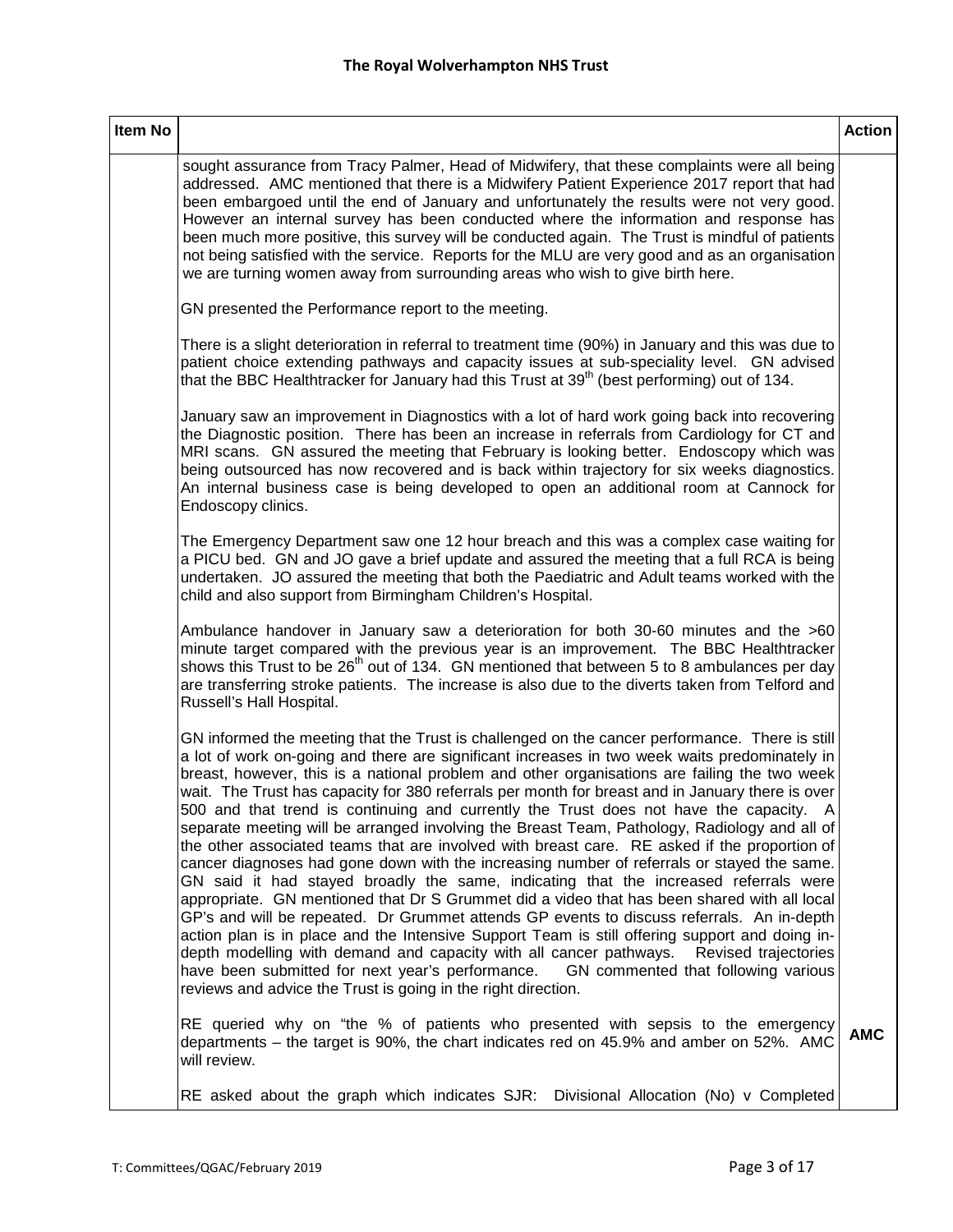| Item No |                                                                                                                                                                                                                                                                                                                                                                                                                                                                                                                                                                                                                                                                                                                                                                                                                                                                                                                                                                                                                                                                                                                                                                                                                                                                                                                                                                                                             | <b>Action</b> |
|---------|-------------------------------------------------------------------------------------------------------------------------------------------------------------------------------------------------------------------------------------------------------------------------------------------------------------------------------------------------------------------------------------------------------------------------------------------------------------------------------------------------------------------------------------------------------------------------------------------------------------------------------------------------------------------------------------------------------------------------------------------------------------------------------------------------------------------------------------------------------------------------------------------------------------------------------------------------------------------------------------------------------------------------------------------------------------------------------------------------------------------------------------------------------------------------------------------------------------------------------------------------------------------------------------------------------------------------------------------------------------------------------------------------------------|---------------|
|         | (September 2018 to December 2018) and asked if the graph needed to be reviewed as the<br>bars from Division 2 Allocated are too high following the change in criteria. The meeting<br>discussed the report in-depth and AMC advised that the contents of the report need to be<br>changed. AMC asked MA to liaise with Lesley Burrows to update the graph and include the<br>new criteria.                                                                                                                                                                                                                                                                                                                                                                                                                                                                                                                                                                                                                                                                                                                                                                                                                                                                                                                                                                                                                  | <b>MA</b>     |
|         | RE asked about the Healthcare Assistants as the matrix says the Trust is down on Healthcare<br>Assistant care hours per patient day; however the graph indicates that the Trust is using more<br>to cover wards. Following confirmation, AMC informed the meeting that the national indicate is<br>three to turn it green. The Trust sometimes uses Healthcare Assistants to do enhance care<br>and supplement, however there are some roles that are not being filled due to sickness and<br>when it is aggregated the Trust is 2.8 rather than 3. AMC gave assurance to the meeting that<br>the figures are correct.<br>Resolved: Report was accepted                                                                                                                                                                                                                                                                                                                                                                                                                                                                                                                                                                                                                                                                                                                                                     |               |
| 4.2     | <b>Board Assurance Framework Key Issues</b>                                                                                                                                                                                                                                                                                                                                                                                                                                                                                                                                                                                                                                                                                                                                                                                                                                                                                                                                                                                                                                                                                                                                                                                                                                                                                                                                                                 |               |
|         | MM mentioned that nothing has changed on the submitted report and asked about the process<br>of how it is done. MM noted that the report is submitted to Trust Board every two months but it<br>comes to the other relevant committees every meeting and asked why a live document would<br>stay the same from one Trust Board meeting to the next Board. RE confirmed the when she<br>compared this month's report to last months the only changes were that the corrections in red<br>had been accepted into the report and were now black. MA informed the meeting that<br>historically the BAF was due to Trust Board quarterly however due to issues this has not<br>happened. MM feels that the report should be updated more regularly. GN agrees that the<br>BAF should be updated monthly and confirmed that Keith Wilshere sits with the Executives on<br>a monthly basis to update said report, however that has not happened this month. AMC<br>offered to speak to Keith Wilshere. The meeting agreed that the report is much better in the<br>new format and a lot of hard work has gone into the new format.<br>JO confirmed that SR12 has not been updated, however JO to update the meeting further<br>under section 6.2 of the agenda. MM asked JO Stan Silverman's report was available to<br>review, JO replied that the report will be read at the private section of the Trust Board. | <b>AMC</b>    |
|         | Trust Risk Register - M Arthur                                                                                                                                                                                                                                                                                                                                                                                                                                                                                                                                                                                                                                                                                                                                                                                                                                                                                                                                                                                                                                                                                                                                                                                                                                                                                                                                                                              |               |
|         | MM noted that the description on the summary sheet for risk 4113 is incorrect. GN advised the<br>meeting that the risk has been updated. MA to change to Trust wide CIP Target.                                                                                                                                                                                                                                                                                                                                                                                                                                                                                                                                                                                                                                                                                                                                                                                                                                                                                                                                                                                                                                                                                                                                                                                                                             | MA            |
|         | MA presented the above and advised the meeting of the following:                                                                                                                                                                                                                                                                                                                                                                                                                                                                                                                                                                                                                                                                                                                                                                                                                                                                                                                                                                                                                                                                                                                                                                                                                                                                                                                                            |               |
|         | 2 new risks:                                                                                                                                                                                                                                                                                                                                                                                                                                                                                                                                                                                                                                                                                                                                                                                                                                                                                                                                                                                                                                                                                                                                                                                                                                                                                                                                                                                                |               |
|         | 5082 - Neonatal Workforce and Activity (COO) – MA advised that from the risk being escalated<br>and the report being produced this risk has been downgraded to a nine. Therefore this risk has<br>been reduced following a review of staffing, changing of posts etc. This risk is now on the local<br>register.                                                                                                                                                                                                                                                                                                                                                                                                                                                                                                                                                                                                                                                                                                                                                                                                                                                                                                                                                                                                                                                                                            |               |
|         | 5088 - Fragility of SaTH service (COO)                                                                                                                                                                                                                                                                                                                                                                                                                                                                                                                                                                                                                                                                                                                                                                                                                                                                                                                                                                                                                                                                                                                                                                                                                                                                                                                                                                      |               |
|         | 0 risks removed                                                                                                                                                                                                                                                                                                                                                                                                                                                                                                                                                                                                                                                                                                                                                                                                                                                                                                                                                                                                                                                                                                                                                                                                                                                                                                                                                                                             |               |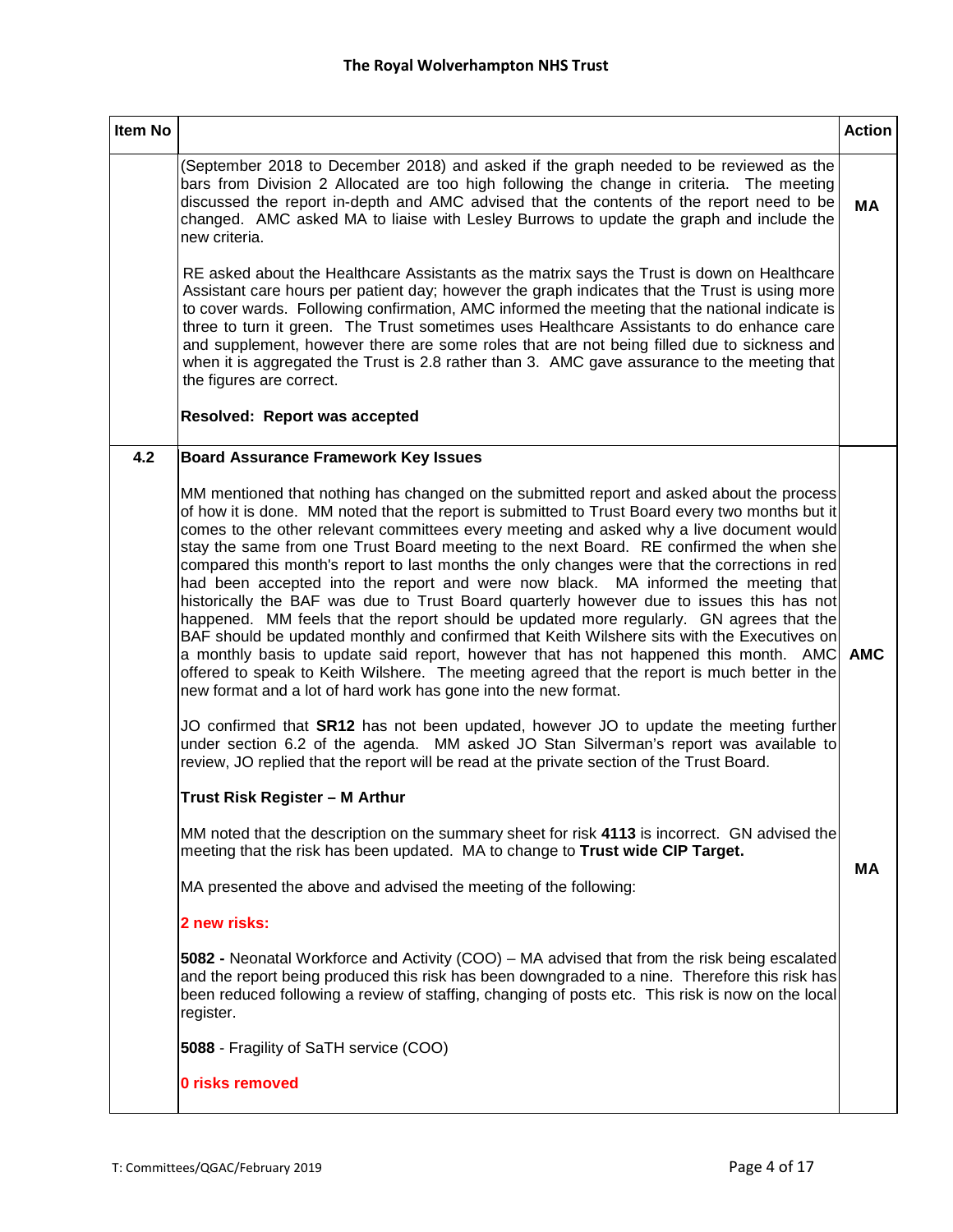| Item No |                                                                                                                                                                                                                                                                                                                                                                                                                                                                                                                                                                                                                                                                                                                         | <b>Action</b> |
|---------|-------------------------------------------------------------------------------------------------------------------------------------------------------------------------------------------------------------------------------------------------------------------------------------------------------------------------------------------------------------------------------------------------------------------------------------------------------------------------------------------------------------------------------------------------------------------------------------------------------------------------------------------------------------------------------------------------------------------------|---------------|
|         | 5 red risks:                                                                                                                                                                                                                                                                                                                                                                                                                                                                                                                                                                                                                                                                                                            |               |
|         | 2080 - Risk to quality of patient care: reduced manpower (COO)                                                                                                                                                                                                                                                                                                                                                                                                                                                                                                                                                                                                                                                          |               |
|         | 4661 - Lack of robust system for review and communication of test results (MD) – new updated<br>submitted with positive and negative assurance. A new action has been added for local SOPs<br>development. JO advised the meeting that TD Web cannot be closed down yet<br>as Histopathology results cannot be viewed fully on ICE. There are many routes by which<br>results can be communicated, apart from TD Web. He said that it will be a number of weeks<br>before ICE allows histopathogy results to be viewed fully and it can then become the sole<br>viewing platform. Each Directorate has been required to draw up their own SOPs to ensure<br>their processes sign off the viewing and filing of results. |               |
|         | 4472 - Delays in Cubicle Assessment and Triage (COO).                                                                                                                                                                                                                                                                                                                                                                                                                                                                                                                                                                                                                                                                   |               |
|         | 4113 - Division 1 failure to achieve CIP target (COO)                                                                                                                                                                                                                                                                                                                                                                                                                                                                                                                                                                                                                                                                   |               |
|         | 5088 - Fragility of SaTH service (COO) – this is a new risk and MA confirmed that it is up to<br>date and populated.                                                                                                                                                                                                                                                                                                                                                                                                                                                                                                                                                                                                    |               |
|         | Resolved: Reports were accepted                                                                                                                                                                                                                                                                                                                                                                                                                                                                                                                                                                                                                                                                                         |               |
| 4.3     | National Reporting & Learning System (NRLS) - M Arthur                                                                                                                                                                                                                                                                                                                                                                                                                                                                                                                                                                                                                                                                  |               |
|         | MA presented the above report and informed the meeting that there is no evidence<br>suggesting potential underreporting within the Trust and no significant change with our incident<br>reporting rate for occupied bed days.                                                                                                                                                                                                                                                                                                                                                                                                                                                                                           |               |
|         | However, speed of reporting to NRLS the Trust is still seven days slower than the national<br>average, which the Trust was already aware of. An action is noted to explore resources to<br>conduct Quality Assurance checks for no harm incidents. Our no harm incident reporting has<br>increased, which is suggestive of a healthy reporting organisation. The level of reported<br>incidents causing severe harm and death is very slightly higher; however, this indicates<br>transparency and more scrutiny around moderate and above.                                                                                                                                                                             |               |
|         | Themes of incidents are reviewed and that is done via the IGR reports to Divisions and the<br>CLIP group.                                                                                                                                                                                                                                                                                                                                                                                                                                                                                                                                                                                                               |               |
|         | One issue noted was the transport delays / failure and MA advised the meeting that Division 2<br>have identified a risk around the discharge delays on their risk register. A large amount of<br>work has been undertaken with Social Care to address the issue. It has also been picked up at<br>the last CLIP meeting.                                                                                                                                                                                                                                                                                                                                                                                                |               |
|         | Communication issues are being looked at closely, with a deep dive review to gain a better<br>understanding of what they are, for example to ascertain if they relate to verbal or written<br>communications.                                                                                                                                                                                                                                                                                                                                                                                                                                                                                                           |               |
|         | Actions to take forward include harm incidents and uploading issues to NRLS quicker.                                                                                                                                                                                                                                                                                                                                                                                                                                                                                                                                                                                                                                    |               |
|         | One item which impacts on the report is how staff feel and receive feedback after the incident,<br>this is slightly improving (from 60% receiving feedback in 2017 to 63% in 2018). How to make<br>sure staff receive feedback was discussed further and JO mentioned that this is a recurrent<br>theme.                                                                                                                                                                                                                                                                                                                                                                                                                |               |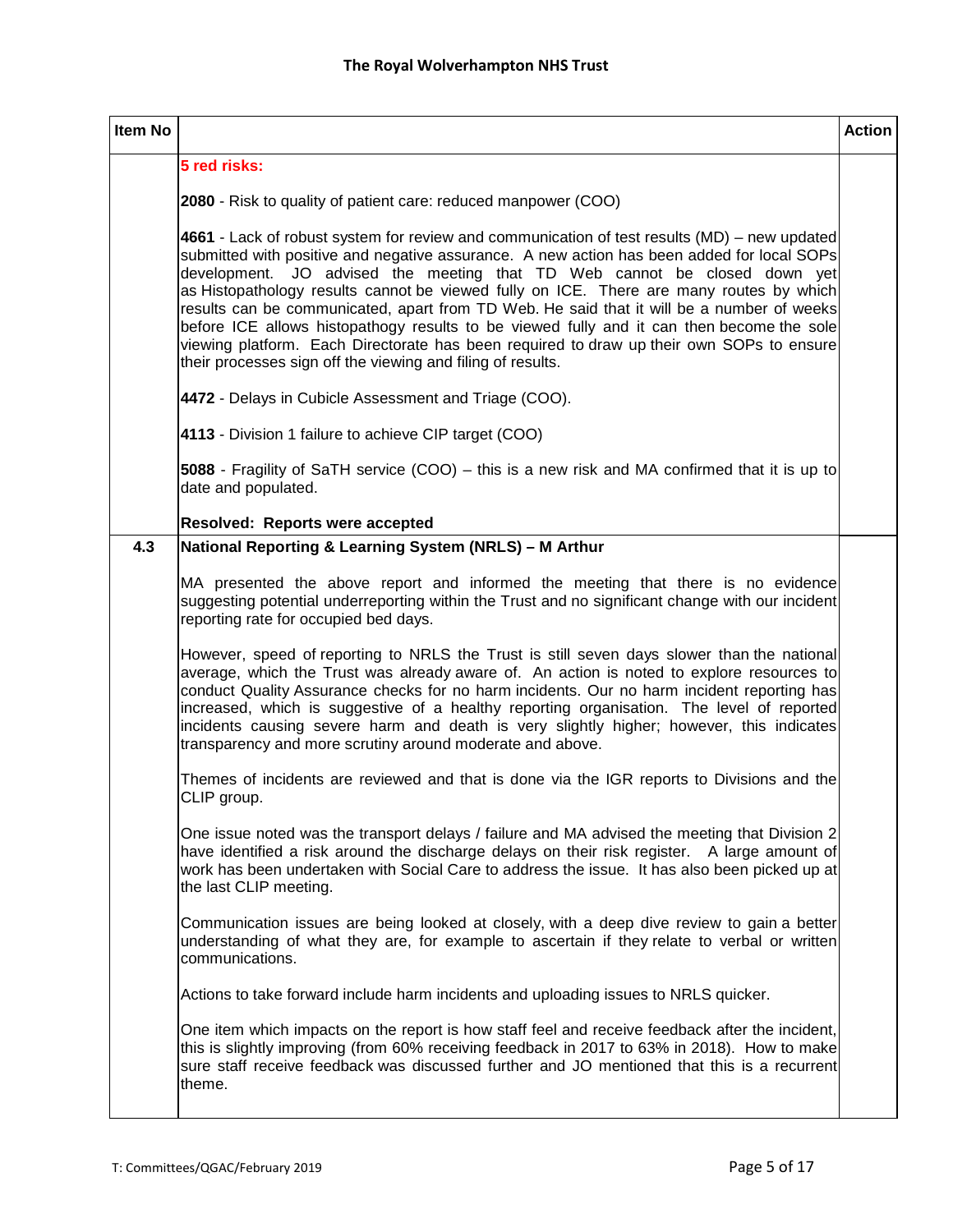| <b>Item No</b> | <b>Action</b>                                                                                                                                                                                                                                                                                                                                                                                                           |  |  |  |
|----------------|-------------------------------------------------------------------------------------------------------------------------------------------------------------------------------------------------------------------------------------------------------------------------------------------------------------------------------------------------------------------------------------------------------------------------|--|--|--|
|                | Resolved: Reports were accepted                                                                                                                                                                                                                                                                                                                                                                                         |  |  |  |
| 5              | <b>Sub Group Reports</b>                                                                                                                                                                                                                                                                                                                                                                                                |  |  |  |
| 5.1            | Chairman's Report - Quality & Safety Intelligence Group (QSIG) - January 2019 - A M<br>Cannaby                                                                                                                                                                                                                                                                                                                          |  |  |  |
|                | The key points noted from the QSIG Chair's report are:                                                                                                                                                                                                                                                                                                                                                                  |  |  |  |
|                | CP50 Compliance (Policy for the management of risks associated with Pathology and<br>Radiology Clinical Diagnostic and Screening tests).<br>Plans to stop the use of TD Web for new results were still under discussion and<br>consideration. Further update will be pursued re local SOPs and TD Wed issues.                                                                                                           |  |  |  |
|                | Resolved: Report was accepted.                                                                                                                                                                                                                                                                                                                                                                                          |  |  |  |
| 5.2            | Quality & Safety Intelligence Group minutes - January 2019                                                                                                                                                                                                                                                                                                                                                              |  |  |  |
|                | The meeting accepted the minutes from the January 2019 meeting.                                                                                                                                                                                                                                                                                                                                                         |  |  |  |
| 5.3            | Chairman's Report - Compliance Oversight Group (COG) - January 2019 - Dr J Odum                                                                                                                                                                                                                                                                                                                                         |  |  |  |
|                | The key points noted from the COG Chair's report are:                                                                                                                                                                                                                                                                                                                                                                   |  |  |  |
|                | <b>VTE Group Report</b><br>IP Group Report<br><b>Clinical Audit Group Report</b><br>Safeguarding Group report<br>$\bullet$                                                                                                                                                                                                                                                                                              |  |  |  |
|                | Resolved: Report was accepted.                                                                                                                                                                                                                                                                                                                                                                                          |  |  |  |
| 5.4            | Compliance Oversight Group minutes - January 2019                                                                                                                                                                                                                                                                                                                                                                       |  |  |  |
|                | The meeting accepted the minutes from the November meeting.                                                                                                                                                                                                                                                                                                                                                             |  |  |  |
| 6              | <b>Assurance Reporting / Themed Reviews</b>                                                                                                                                                                                                                                                                                                                                                                             |  |  |  |
| 6.1            | Safeguarding Update - F Pickford                                                                                                                                                                                                                                                                                                                                                                                        |  |  |  |
|                | FP presented the above report which covered quarter 3 (October to December 2018).                                                                                                                                                                                                                                                                                                                                       |  |  |  |
|                | The meeting was informed that the report shows each area as requested by the CCG<br>assurance framework and is completed on a quarterly basis.                                                                                                                                                                                                                                                                          |  |  |  |
|                | <b>Standard 1 - Safeguarding Governance</b><br>RWT have attended all requested partnership monitoring and safeguarding 1:1 meetings with<br>CCG during quarter 3. Actions noted for quarter 4 include the roll out of Child Protection<br>Information Service across the organisation. This is currently in place within Emergency<br>Department, Cannock and will be expanded in to the Children's area and Maternity. |  |  |  |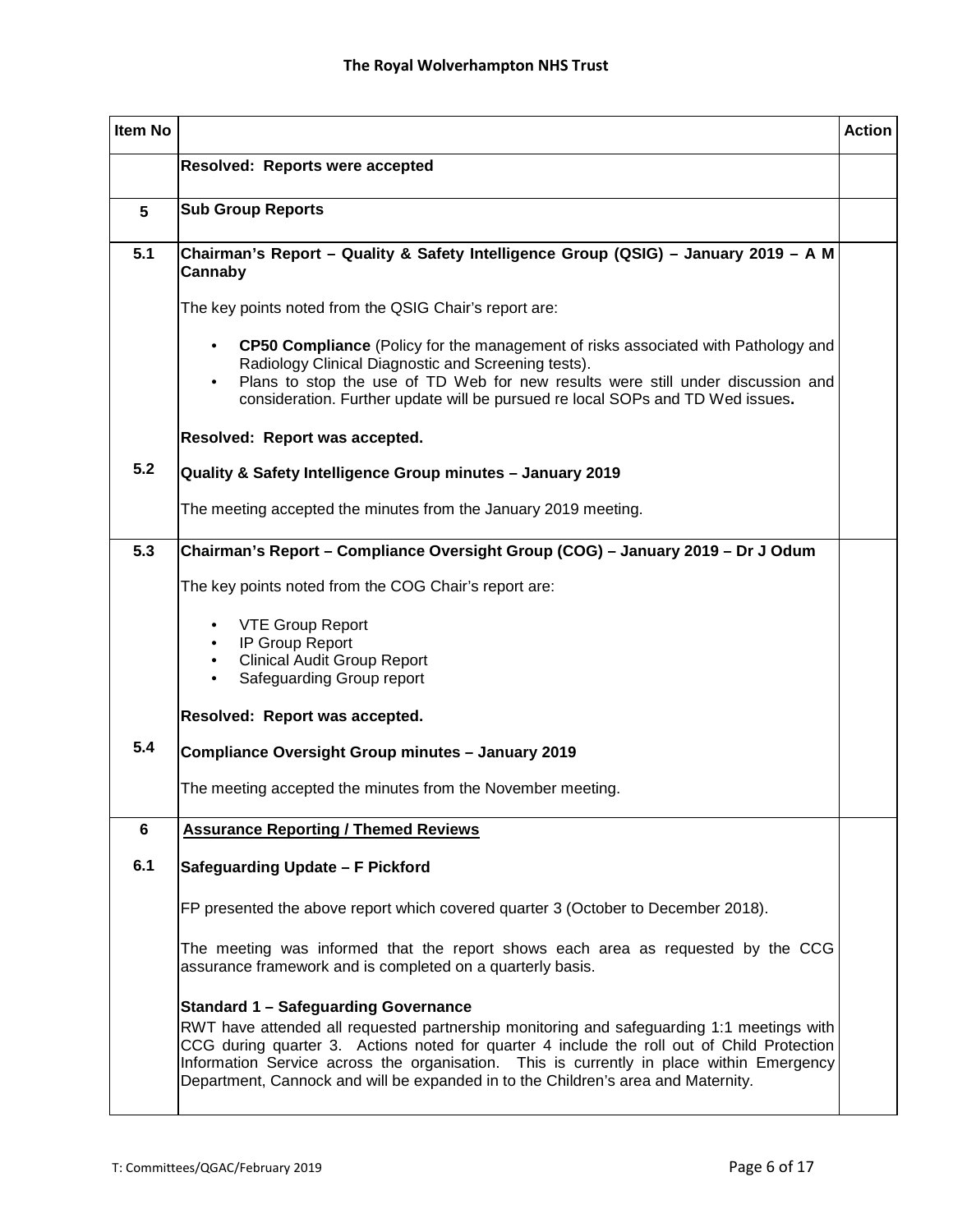| Item No |                                                                                                                                                                                                                                                                                                                                                                                                                                                                                                                                                                                                                                                                                                                                                                                                             | <b>Action</b> |
|---------|-------------------------------------------------------------------------------------------------------------------------------------------------------------------------------------------------------------------------------------------------------------------------------------------------------------------------------------------------------------------------------------------------------------------------------------------------------------------------------------------------------------------------------------------------------------------------------------------------------------------------------------------------------------------------------------------------------------------------------------------------------------------------------------------------------------|---------------|
|         | <b>Standard 2 - Safety</b><br>There has been a large recruitment drive within the Safeguarding Department however to date<br>the Professional Lead / Named Doctor for Adults is still vacant. Actions for quarter 4 include a<br>review of PREVENT training package in line with the national requirement has been completed<br>today. Recruitment for the Named Doctor and the update to the RWT Safeguarding Children<br>Policy have been written and submitted to the Policy Group.                                                                                                                                                                                                                                                                                                                      |               |
|         | <b>Standard 3 - Training</b><br>There has been a huge training drive around the different levels in terms of Safeguarding. The<br>report indicates the compliance and non-compliance. Training was amended in October 2018<br>to identify changes in national legislation. Target for compliance by the end of March is 95%.<br>FP confirmed that staff are booking onto the training and communication has been sent out<br>encouraging staff to attend the training.                                                                                                                                                                                                                                                                                                                                      |               |
|         | <b>Standard 4 - Safeguarding Team Supervision</b><br>There is one outstanding due to this person being a new starter.                                                                                                                                                                                                                                                                                                                                                                                                                                                                                                                                                                                                                                                                                       |               |
|         | FP briefly presented the data collated for the CCG and advised that this is good.                                                                                                                                                                                                                                                                                                                                                                                                                                                                                                                                                                                                                                                                                                                           |               |
|         | FP said that regarding safeguarding incidents raised against the Trust, those that do not qualify<br>as safeguarding incidents when investigated go through the Complaints Team so that issues<br>raised can be looked into. If they do qualify there is a safeguarding inquiry. The Trust<br>is recognised as being good at doing RCA's and recording on Datix.                                                                                                                                                                                                                                                                                                                                                                                                                                            |               |
|         | <b>Standard 7 - Audit</b><br>FP's report gave an update on the action plan following CQC inspections, and in view of a<br>pending CQC visit. The third MCA / DoLS audit report in January 2019 covering 16 clinical<br>areas showed a continuing poor working knowledge from staff around DoLs particularly in<br>relation to whether a person has to have a mental disorder in order to apply for a DoLS and in<br>relation to who can assess mental capacity. A range of actions are being taken, including fact<br>sheets for wards; bespoke 1:1 training; support and advice in clinical areas at West park and<br>Cannock and continued weekly reporting of DoLS activity to Chief Nurse. FP agreed the audit<br>should have been included as an appendix to the report and agreed to send it to QGAC. | <b>FP</b>     |
|         | All organisations have been asked to review volunteers training following the Lampard<br>recommendations.                                                                                                                                                                                                                                                                                                                                                                                                                                                                                                                                                                                                                                                                                                   |               |
|         | RE asked about the Safeguarding Children e-learning and the low percentage of completion.<br>FP confirmed that the hours of training required was changed, there is now two hours e-<br>learning and test and the rest of the training to be completed by March 2020. The aim is to<br>achieve 95%. After a brief discussion it was agreed to add expected and achieved target to<br>the training database.                                                                                                                                                                                                                                                                                                                                                                                                 |               |
|         | AMC mentioned that the CQC action plan had dates which had passed and needed to be<br>updated.                                                                                                                                                                                                                                                                                                                                                                                                                                                                                                                                                                                                                                                                                                              |               |
|         | MM commented that it was a good report.                                                                                                                                                                                                                                                                                                                                                                                                                                                                                                                                                                                                                                                                                                                                                                     |               |
|         | GN mentioned that the Volunteers Policy needs to be updated; AMC recommended that GN<br>forward the said policy to Alison Dowling copying to Deputy Chief Nursing Officer.                                                                                                                                                                                                                                                                                                                                                                                                                                                                                                                                                                                                                                  | <b>GN</b>     |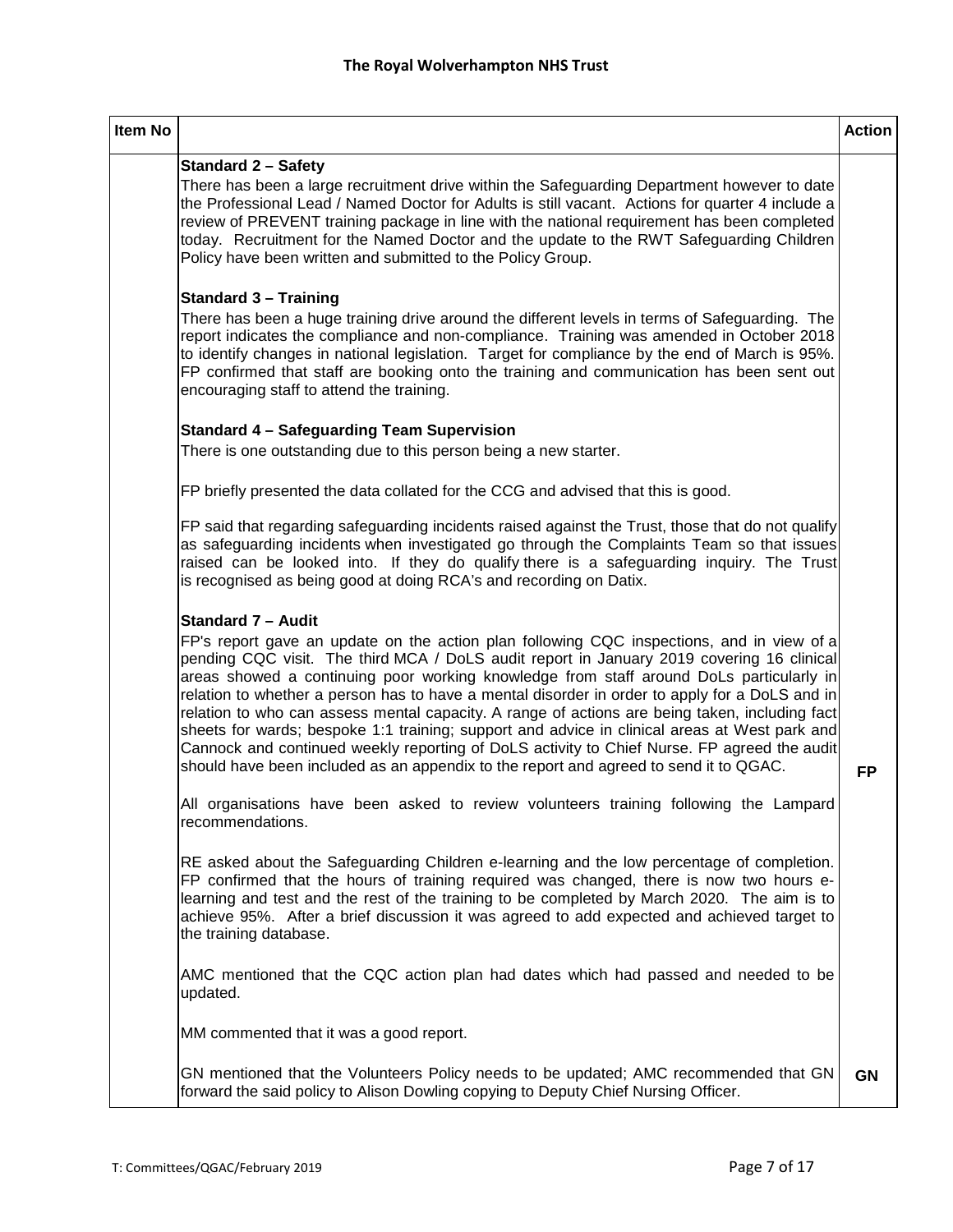| <b>Item No</b> |                                                                                                                                                                                                                                                                                                                                  | <b>Action</b> |
|----------------|----------------------------------------------------------------------------------------------------------------------------------------------------------------------------------------------------------------------------------------------------------------------------------------------------------------------------------|---------------|
|                | Resolved: Report was accepted.                                                                                                                                                                                                                                                                                                   |               |
| 6.2            | Mortality Update Report - Dr J Odum                                                                                                                                                                                                                                                                                              |               |
|                | JO presented the above report.                                                                                                                                                                                                                                                                                                   |               |
|                | The meeting was informed that the quality agenda there is a significant amount of work that<br>has been completed. For example the Medical Examiner role has been established and it is<br>working progress and the feedback from relatives and the Council around the Registrar who is<br>registering the deaths in the office. |               |
|                | Various audits are taking place within the Emergency Department in regards to patients<br>presenting with sepsis and Pneumonia has been completed. Sepsis audit indicated gaps<br>through the pathway.                                                                                                                           |               |
|                | There have been appointments to Palliative Care Team, Sepsis Teams and Nursing.                                                                                                                                                                                                                                                  |               |
|                | The statistics will take a while to come down due to the data being fed via NHS Digital.                                                                                                                                                                                                                                         |               |
|                | JO assured the meeting that some of the recommendations from the external report will be<br>implemented and added to the action plan.                                                                                                                                                                                            |               |
|                | RE asked if the external report indicated why the Trust is an extraordinary outlier. JO replied<br>that this was discussed at the Directors meeting and advised that Sultan Mahmud is reviewing<br>the information.                                                                                                              |               |
|                | Resolved: Report was accepted.                                                                                                                                                                                                                                                                                                   |               |
| 6.3            | Terms of Reference - Review and Agree - Chair                                                                                                                                                                                                                                                                                    |               |
|                | Due to the meeting overrunning, it was agreed that MA and RE would make updates to the<br>Terms of Reference, circulate and agree virtually.                                                                                                                                                                                     |               |
|                | Resolved: Terms of Reference to be agreed virtually.                                                                                                                                                                                                                                                                             |               |
| 6.4            | QGAC Meeting Schedule - M Arthur                                                                                                                                                                                                                                                                                                 |               |
|                | Due to the meeting overrunning, it was agreed that the meeting schedule would be circulated<br>and agreed virtually.                                                                                                                                                                                                             |               |
|                | Resolved: QGAC Meeting Schedule to be agreed virtually.                                                                                                                                                                                                                                                                          |               |
| $\overline{7}$ | <b>Issues of Significance for the Trust Board</b>                                                                                                                                                                                                                                                                                |               |
|                | <b>Advise</b>                                                                                                                                                                                                                                                                                                                    |               |
|                | The version of the BAF tabled was unchanged from that seen by the board on 4 February. As a<br>result QGAC were not able to provide assurance to the board regarding changes and updates.<br>The process for Executive updating to be reconsidered.                                                                              |               |
|                | Consideration of new BAF/TRR risk regarding cancer waiting times: discussion on wording and<br>whether this should be for BAF or TRR to take place before March QGAC.                                                                                                                                                            |               |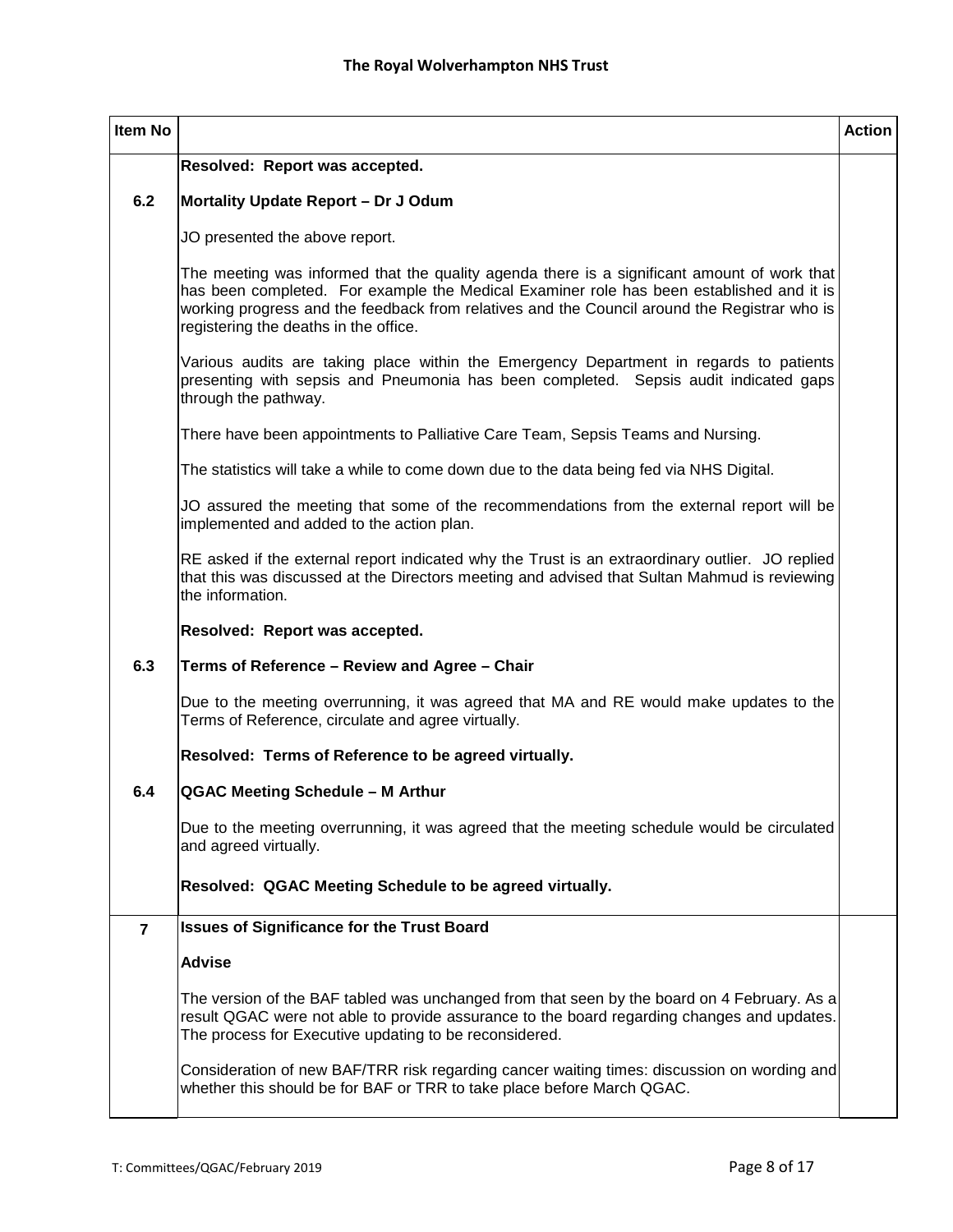| Item No |                                                                                                                                                                                                                                                                                                                                                                                                                                                                                                                                                                                                                                                                                    | <b>Action</b> |
|---------|------------------------------------------------------------------------------------------------------------------------------------------------------------------------------------------------------------------------------------------------------------------------------------------------------------------------------------------------------------------------------------------------------------------------------------------------------------------------------------------------------------------------------------------------------------------------------------------------------------------------------------------------------------------------------------|---------------|
|         | <b>Assurance</b>                                                                                                                                                                                                                                                                                                                                                                                                                                                                                                                                                                                                                                                                   |               |
|         | <b>Infection Prevention Group Report to COG</b><br>Increase in CPE cases detected in Wolverhampton through the successful screening<br>programme: COG heard that there had been an increased number in CPEs in Wolverhampton<br>to 34 in 2017-18. To the end of quarter 3 there have been 17 cases detected, all by screening<br>and none through clinical samples, indicating that the screening programme is so far working<br>There has been no proven or suspected spread of CPEs between patients up to the end of<br>quarter 3, compared with four incidents of this sort during 2017-18.                                                                                    |               |
|         | <b>National Reporting and Learning System (NRLS)</b><br>This report, published late December 2018 and covering October 2017 to March 2018,<br>benchmarks the trust's reporting culture as well as indicating areas for focus to improve internal<br>risk management systems. It found no evidence of potential under-reporting at RWT, and no<br>significant change since the previous (Oct 16-March 17) report in reported incidents per 1000<br>occupied bed days. Frequently-reported incident types: themes fed into existing actions, plus<br>RWT will do a deep dive to find out what the communication incidents actually involve and<br>hence what can be done about them. |               |
|         | <b>Partial Assurance</b>                                                                                                                                                                                                                                                                                                                                                                                                                                                                                                                                                                                                                                                           |               |
|         | <b>Issue: VTE Assessment</b><br>VTE Group Report to COG said that following improved compliance seen between July -<br>October 2018, monthly VTE assessment rates showed a drop in December 18 to 93.03%. The<br>drop is reported to be (at least in part) attributed to a drop in cohort activity (by 500 patients in<br>Dec 18) for day case electives, chemotherapy and similar patient groups affecting the<br>denominator.                                                                                                                                                                                                                                                    |               |
|         | Other changes impacting compliance were: changes to coding of some areas to inpatient<br>activity; increased activity within stroke services; new NICE guidance extended to include<br>patients from the age of 16 (previously 18) included in reports from November.                                                                                                                                                                                                                                                                                                                                                                                                              |               |
|         | Monthly exception reports submitted with actions, and plan to increase compliance by 0.5% per<br>month and be back on target March 2019. Targeted work to improve compliance is in progress<br>with Cardiology, ED/CDU, Stroke and Paediatrics.                                                                                                                                                                                                                                                                                                                                                                                                                                    |               |
|         | RE asked for a report on what KPMG's concerns about RWT's VTE assessment process were,<br>what we have done about them so far and what we still need to do. AMC agreed, and would try<br>to get something to the March QGAC, though it might not be until the April QGAC.                                                                                                                                                                                                                                                                                                                                                                                                          |               |
|         | Issue: reporting of high risk/abnormal test results<br>QGAC discussed updated red risk 4661 - lack of robust effective system for the communication<br>of high risk or abnormal/unexpected investigation results and the COG report of discussions<br>there on compliance with CP 50 (policy for management of risks associated with pathology and<br>radiology clinical diagnostic and screening tests)                                                                                                                                                                                                                                                                           |               |
|         | Division 3 had reported that directorates had developed local protocols for requesting acting on<br>and filing of test results in compliance with CP 50. These were overseen by Divisional meeting<br>for assurance.                                                                                                                                                                                                                                                                                                                                                                                                                                                               |               |
|         | QGAC were told that there are a number of routes by which test results can be received and<br>viewed, apart from ICE, and including TD Web. Stopping the use of TD Web for new results<br>could not be done until all types of results can be viewed fully on ICE. Hence the requirement                                                                                                                                                                                                                                                                                                                                                                                           |               |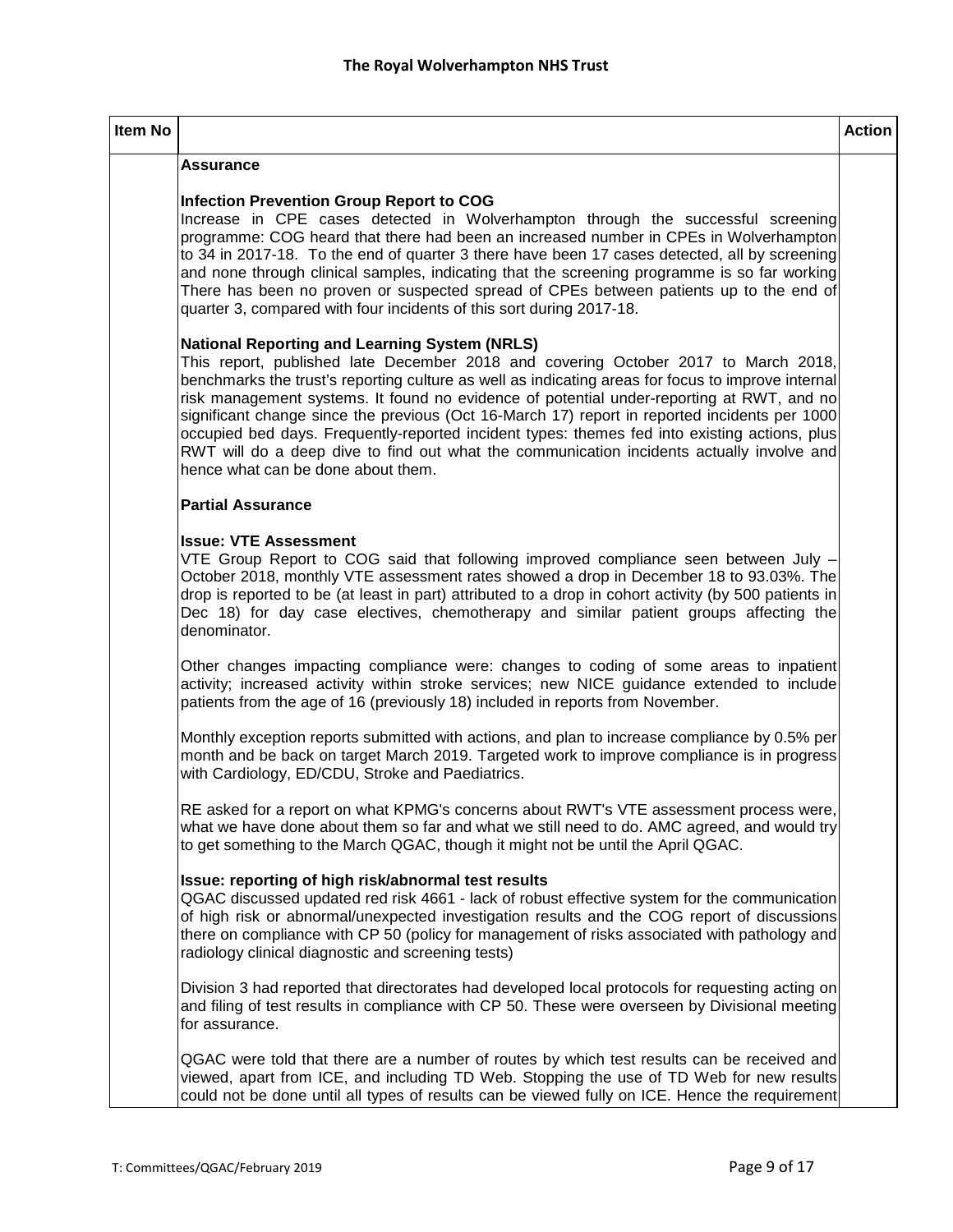| Item No |                                                                                                                                                                                                                                                                                                                                                                                                                                                                                                                                                                                                                                                                                         | <b>Action</b> |
|---------|-----------------------------------------------------------------------------------------------------------------------------------------------------------------------------------------------------------------------------------------------------------------------------------------------------------------------------------------------------------------------------------------------------------------------------------------------------------------------------------------------------------------------------------------------------------------------------------------------------------------------------------------------------------------------------------------|---------------|
|         | for local SOPs for results reporting with mandatory reviewing of compliance by Directorate and<br>consultant.                                                                                                                                                                                                                                                                                                                                                                                                                                                                                                                                                                           |               |
|         | <b>Mortality</b><br>QGAC received a verbal report on progress with the action plan, in particular the impact so far<br>of the medical examiner role (positive from patients and the Registrar of Deaths) and the<br>Silverman Report which is going to the March Board (strengthening the quality improvement<br>programme, strengthening work on sepsis, improving pathways through ED, and end of life<br>pathways). QGAC asked for the graph on mortality in the IQPR on structured judgment reviews<br>to be amended to align with the text and show the current policy on allocation.                                                                                              |               |
|         | <b>Clinical Audit Group Report</b><br>Divisions were below their target for completed audits at Q3, in part this was thought to be due<br>to delay in updating completed audits onto the audit database. Monitoring of audit plans<br>continues and areas of concern escalated to Division (including Haematology, Cardiology and<br>Pharmacy). Assurance given that position will improve by Q4.<br>The report identified two mandated national audits that were not completed (Surgical audit and<br>Dementia audit) and highlighted issues around decision making on audit participation,<br>escalation and oversight moving forward - to be addressed in next audit planning cycle. |               |
|         | Safeguarding Group Report to COG - issue: MCA/DoLS awareness<br>While MCA/DoLS training remains positive at 97.6%, the third MCA and DoLs audit has been<br>completed in 16 clinical areas. This showed a continued poor working knowledge from staff<br>around DoLS, particularly in relation to whether a person has to have a mental disorder in order<br>to apply for a DoLS and in relation to who can assess mental capacity.                                                                                                                                                                                                                                                     |               |
|         | A range of actions are being taken, including fact sheets for wards; bespoke 1:1 training;<br>support and advice in clinical areas at West park and Cannock and continued weekly reporting<br>of DoLS activity to Chief Nurse.                                                                                                                                                                                                                                                                                                                                                                                                                                                          |               |
|         | No assurance<br>None identified.                                                                                                                                                                                                                                                                                                                                                                                                                                                                                                                                                                                                                                                        |               |
|         | <b>Matters for Audit Committee</b>                                                                                                                                                                                                                                                                                                                                                                                                                                                                                                                                                                                                                                                      |               |
|         | <b>VTE Audit by External Auditors.</b>                                                                                                                                                                                                                                                                                                                                                                                                                                                                                                                                                                                                                                                  |               |
|         | Audit at their December meeting had considered QSIG's request in November for Internal Audit<br>to look at the VTE process. Audit had declined, as there were existing recommendations from<br>External Audit to work through. Chair and NED, both on Audit, stressed the importance of RWT<br>being able to demonstrate that it identified all patients who required VTE assessment, and that<br>they received the assessment at the appropriate times. At Chair's request, this was an agenda<br>item for the 12 February Audit meeting. Audit confirmed that actions arising from External Audit<br>should be worked through, rather than carry out a new internal audit.            |               |
|         | No new matters identified for Audit.                                                                                                                                                                                                                                                                                                                                                                                                                                                                                                                                                                                                                                                    |               |
| 8       | <b>Evaluation of Meeting - ALL</b>                                                                                                                                                                                                                                                                                                                                                                                                                                                                                                                                                                                                                                                      |               |
|         | Informative with good discussions                                                                                                                                                                                                                                                                                                                                                                                                                                                                                                                                                                                                                                                       |               |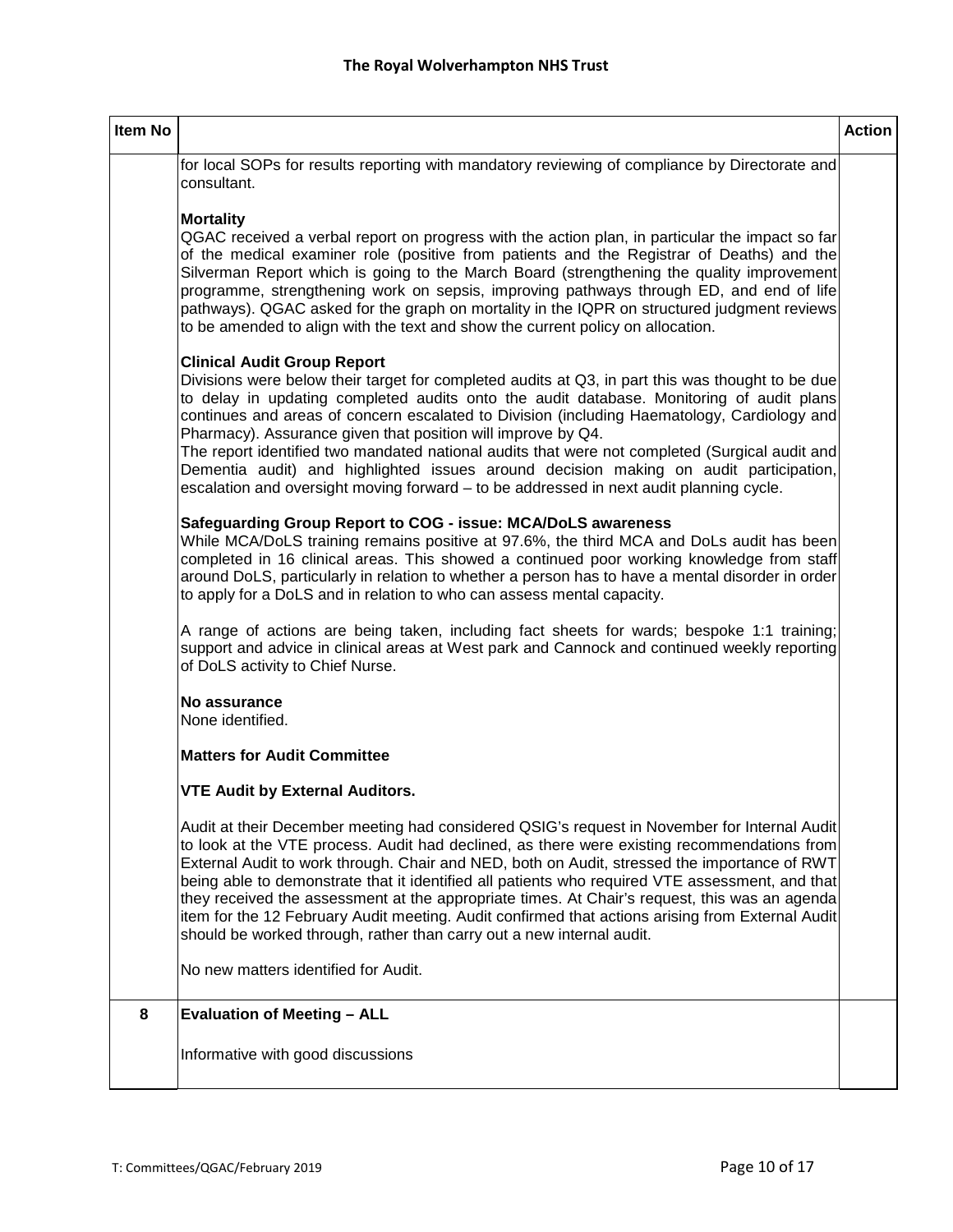| <b>Item No</b> |                                                      | <b>Action</b> |
|----------------|------------------------------------------------------|---------------|
| 9              | <b>Any Other Business - ALL</b>                      |               |
|                | There was no other business to discuss.              |               |
| 10             | Date and time of Next Meeting:                       |               |
|                | Wednesday 20 March 2019, 2pm, Room F127, Building 12 |               |
|                | Please note the change of venue                      |               |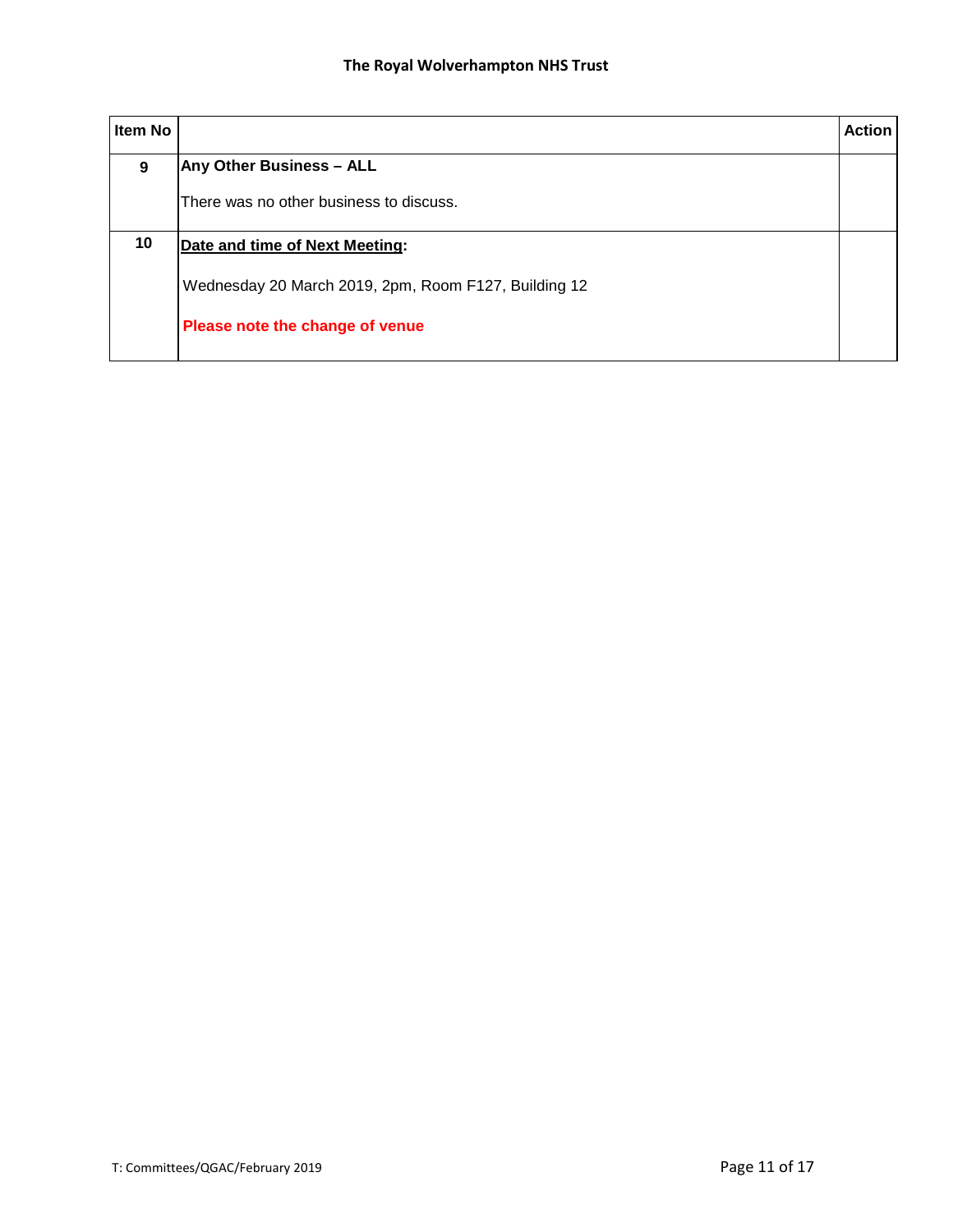## **COMMITTEES ACTION SUMMARY REPORT**

| <b>ITEM</b>         | Action to be taken raised from the                                                                                                                                                                                                                                                                                                                                                                                                                                                                                                                                                                   | Lead       | <b>Committee</b> | <b>Review</b> | <b>Update</b>                                   |
|---------------------|------------------------------------------------------------------------------------------------------------------------------------------------------------------------------------------------------------------------------------------------------------------------------------------------------------------------------------------------------------------------------------------------------------------------------------------------------------------------------------------------------------------------------------------------------------------------------------------------------|------------|------------------|---------------|-------------------------------------------------|
|                     | meeting                                                                                                                                                                                                                                                                                                                                                                                                                                                                                                                                                                                              |            | <b>Date</b>      | date          |                                                 |
| $4.1 -$<br>20.02.19 | AMC mentioned the late patient moves and<br>noted that 79% of the data are from AMU<br>and feels that this area works 24 hours a<br>day and patient flow through. AMC has<br>reviewed the good flow practice and there is<br>nothing that she can find around the flow<br>management that is showing bad practice.<br>There were 79 patients that moved ward to<br>ward and AMC mentioned that she has not<br>had chance to review the data but would do.<br>RE queried why AMU was being<br>documented if it was not necessary. AMC<br>agreed to review the data and report back to<br>the meeting. | <b>AMC</b> | 20.02.19         | 20.03.19      |                                                 |
| $4.1 -$<br>20.02.19 | Complaints<br>increased<br>in<br>two<br>have<br>(Elderly<br>Medicine<br>Directorates<br>and<br>Obstetrics & Gynaecology wards).<br>AMC<br>advised the meeting that the Matron for<br>Elderly Medicine was off this week and AMC<br>would update the Trust Board on Matron's<br>return.                                                                                                                                                                                                                                                                                                               | <b>AMC</b> | 20.02.19         | 20.03.19      |                                                 |
| $4.1 -$<br>20.02.19 | RE queried why on "the % of patients who<br>presented with sepsis to the emergency<br>departments $-$ the target is 90%, the chart<br>indicates red on 45.9% and amber on 52%.<br>AMC will review                                                                                                                                                                                                                                                                                                                                                                                                    | <b>AMC</b> | 20.02.19         | 20.03.19      |                                                 |
| $4.1 -$<br>20.02.19 | RE asked about the graph which indicates<br>SJR: Divisional Allocation (No) v Completed<br>(September 2018 to December 2018) and<br>asked if the graph needed to be reviewed as<br>the bars from Division 2 Allocated are too<br>high following the change in criteria. The                                                                                                                                                                                                                                                                                                                          | MA         | 20.02.19         | 20.03.19      | Email response to SJR Allocation - 22.02.19.msg |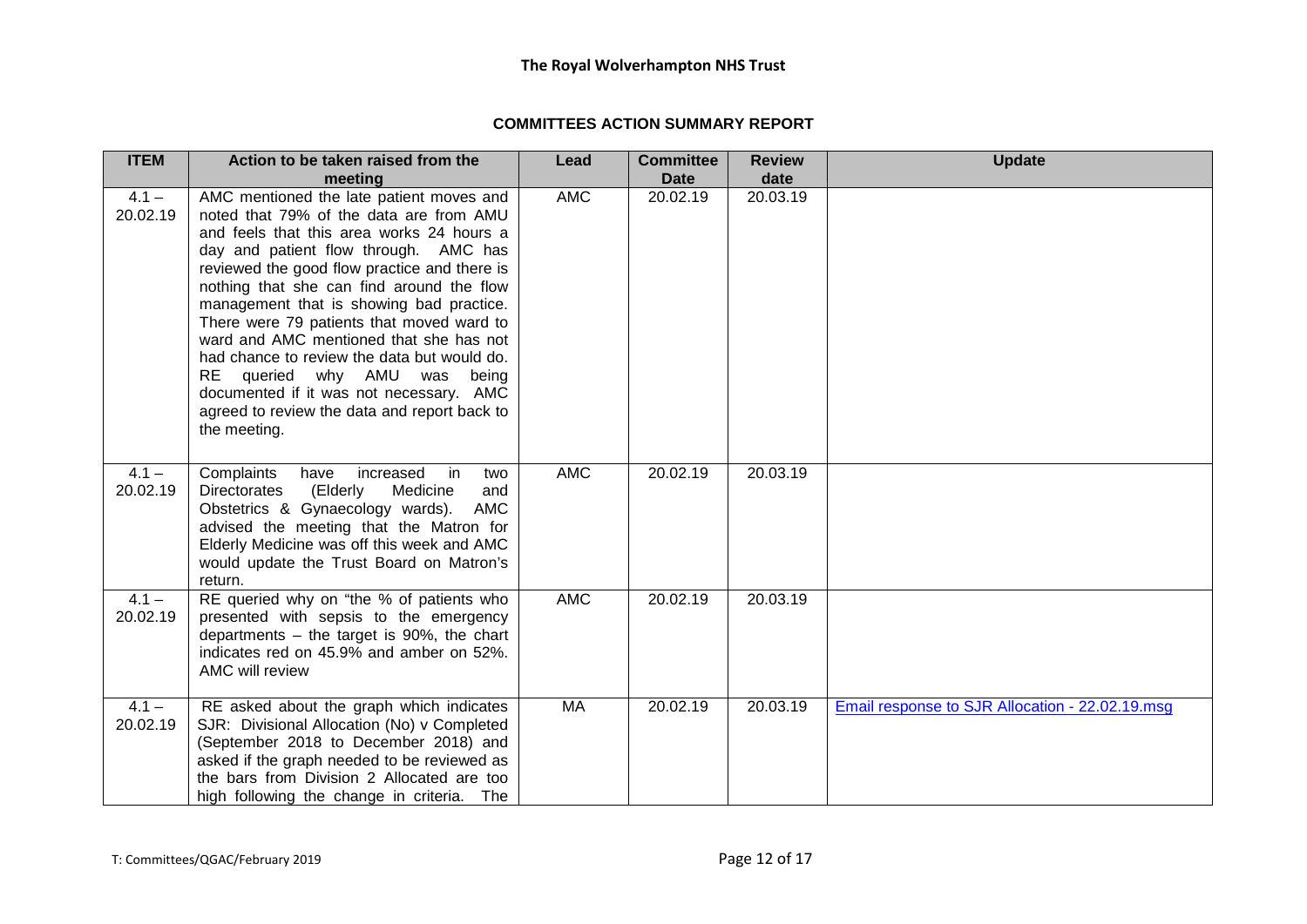|                     | meeting discussed the report in-depth and<br>AMC advised that the contents of the report<br>need to be changed. AMC asked MA to<br>liaise with Lesley Burrows to update the<br>graph and include the new criteria.                                                                                                                                                                                        |            |          |          |                                                                                                                                                                                                                                                                                                                                                                                                                                                                                                                   |
|---------------------|-----------------------------------------------------------------------------------------------------------------------------------------------------------------------------------------------------------------------------------------------------------------------------------------------------------------------------------------------------------------------------------------------------------|------------|----------|----------|-------------------------------------------------------------------------------------------------------------------------------------------------------------------------------------------------------------------------------------------------------------------------------------------------------------------------------------------------------------------------------------------------------------------------------------------------------------------------------------------------------------------|
| $4.2 -$<br>20.02.19 | AMC offered to speak to Keith Wilshere in<br>regards<br>$\overline{\phantom{a}}$ to<br>the<br><b>Board</b><br><b>Assurance</b><br><b>Framework report</b>                                                                                                                                                                                                                                                 | <b>AMC</b> | 20.02.19 | 20.03.19 |                                                                                                                                                                                                                                                                                                                                                                                                                                                                                                                   |
| $4.2 -$<br>20.02.19 | Trust Risk Register - M Arthur<br>MM noted that the description on the<br>summary sheet for risk 4113 is incorrect. GN<br>advised the meeting that the risk has been<br>updated. MA to change to Trust wide CIP<br>Target.                                                                                                                                                                                | MA         | 20.02.19 | 20.03.19 |                                                                                                                                                                                                                                                                                                                                                                                                                                                                                                                   |
| $6.1 -$<br>20.02.19 | GN mentioned that the Volunteers Policy<br>needs to be updated; AMC recommended<br>that GN forwards said policy to Alison<br>Dowling copying to Deputy Chief Nursing<br>Officer.                                                                                                                                                                                                                          | <b>GN</b>  | 20.02.19 | 20.03.19 |                                                                                                                                                                                                                                                                                                                                                                                                                                                                                                                   |
| $\overline{7}$      | <b>Matters for Audit Committee</b><br><b>VTE Audit by External Auditors</b><br>MM reported that Audit Committee at their<br>December meeting had considered QSIG's<br>request in November for Internal Audit to look<br>at the VTE process. Audit had declined, as<br>there were existing recommendations from<br>External Audit to work through. RE and MM,<br>both on Audit, stressed the importance of | <b>RE</b>  | 23,01.19 | 20.02.19 | MM confirmed that this was raised at the Audit<br>Committee and acknowledged that KPMG were the<br>ones to make recommendations to improve the<br>process, they were then going to see what work they<br>could do between now and the year end to see if<br>those were being implemented sufficiently to give a<br>clear opinion when we come to the Quality Report.<br>VTE is being reviewed again. Lengthy discussions<br>took place and assurance was given that work is on-<br>going to try to improve VTE's. |
|                     | RWT being able to demonstrate that it<br>identified all patients who required VTE                                                                                                                                                                                                                                                                                                                         | MM / RD    | 20.02.19 | May 2019 | RE asked if it would be possible to have a report on<br>what KPMG have found and where the Trust is                                                                                                                                                                                                                                                                                                                                                                                                               |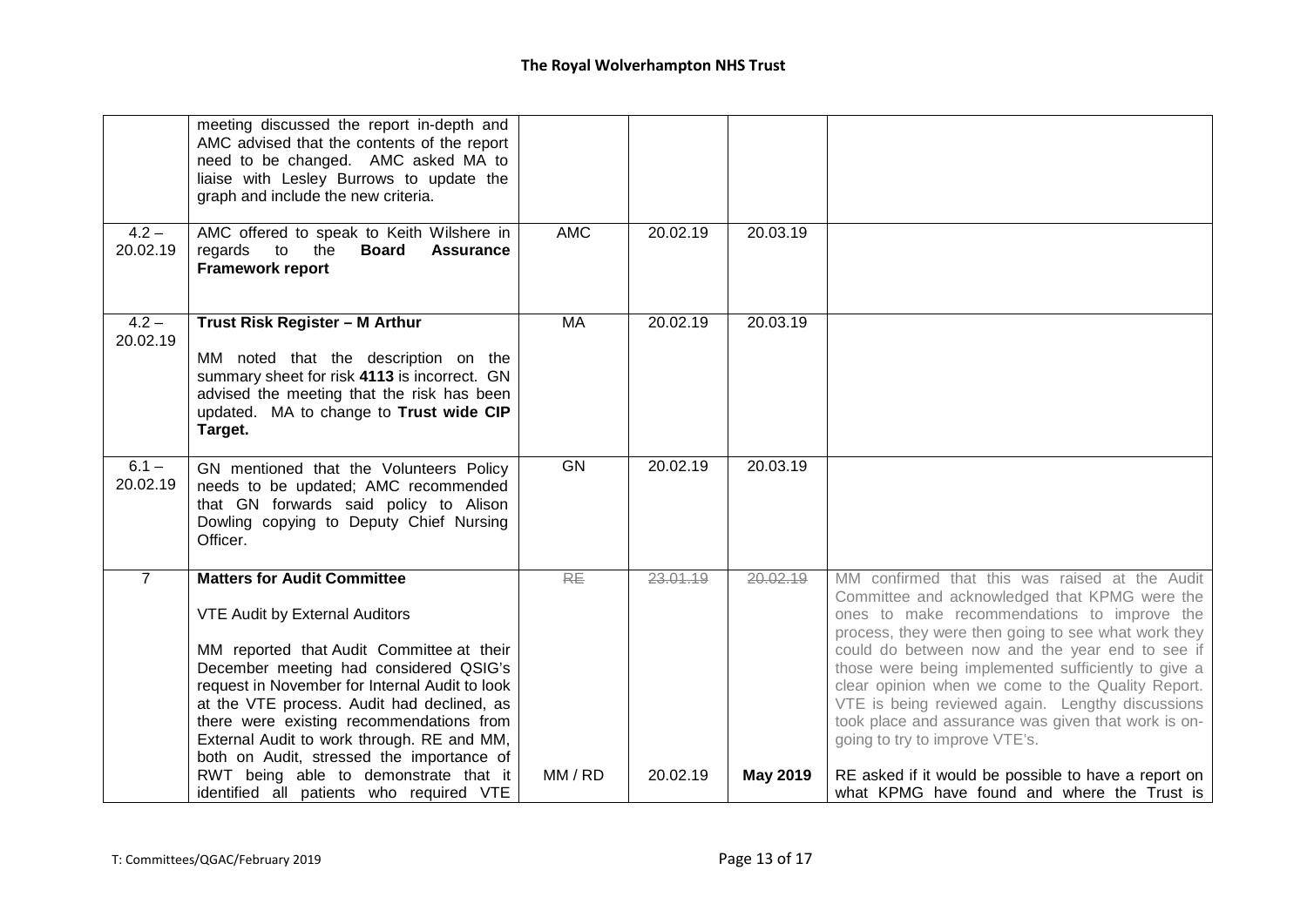|                  | assessment, and that they received the<br>assessment at the appropriate times. RE to<br>seek an agenda item on this for the 12<br>February Audit meeting.                                                                                                                                                                                                                                                                                                                                                                              | JO        | 20.02.19 | 20.03.19             | currently. MM replied that Roger Dunshea to ask for<br>this report.<br>JO to ask Kevin Stringer why VTE was selected<br>again for audit.                                                                                                                                                                                                                                                         |
|------------------|----------------------------------------------------------------------------------------------------------------------------------------------------------------------------------------------------------------------------------------------------------------------------------------------------------------------------------------------------------------------------------------------------------------------------------------------------------------------------------------------------------------------------------------|-----------|----------|----------------------|--------------------------------------------------------------------------------------------------------------------------------------------------------------------------------------------------------------------------------------------------------------------------------------------------------------------------------------------------------------------------------------------------|
| 4.2/<br>2301.19  | Risks 5112 / 5116<br>MM mentioned that she did a walkabout on<br>ICCU in October and the Nurse in Charge<br>was excited about the new staff recruited and<br>how education had developed a two month<br>programme to train the new<br>staff<br>(combination of ward and classroom). MM<br>advised the meeting that she is surprised to<br>see the risk. GN reported that the business<br>case was had not been agreed when MM did<br>the walkabout. The meeting discussed these<br>two risks and it was agreed that GN would<br>review | <b>GN</b> | 23.01.19 | 20.02.19<br>20.03.19 | GN confirmed that risk 5112 has had some updates,<br>around evidence that it is not working (page 41 of the<br>TRR). Dates have been updated but the risk has not<br>been updated but it has been reviewed.<br>GN<br>confirmed that she will ask the Directorate / Division<br>to review the risk. The meeting discussed the risk<br>and issues in recruiting to ICCU<br>Bring forward to March. |
| 4.1/<br>23.01.19 | RE asked about the emergency C-section<br>rates which require auditing to determine if<br>the indicators are appropriate. RE noted<br>that the previous QSIG minutes mentioned<br>that the Commissioners have concerns and<br>the Directorate. RE requested the audit<br>results are brought to this meeting, this was<br>agreed. VW to advise the date.                                                                                                                                                                               | <b>VW</b> | 23.01.19 | 20.02.19<br>20.03.19 | E-mail with update from Vanessa Whatley -<br>The audit summary report to be presented at CQRM<br>in February and QGAC in March.                                                                                                                                                                                                                                                                  |
| 4.1/<br>21.11.18 | GN agreed to review the TRR<br>and<br>consideration to the BAF (Cancer)                                                                                                                                                                                                                                                                                                                                                                                                                                                                | GN        | 21.11.18 | 23.01.19<br>20.02.19 | GN advised the meeting that she is currently in the<br>process of completing this action and will update at<br>the next meeting.<br>GN to email RE/KW/MM with views to agree<br>reasoning<br>GN confirmed that she has started this work but will                                                                                                                                                |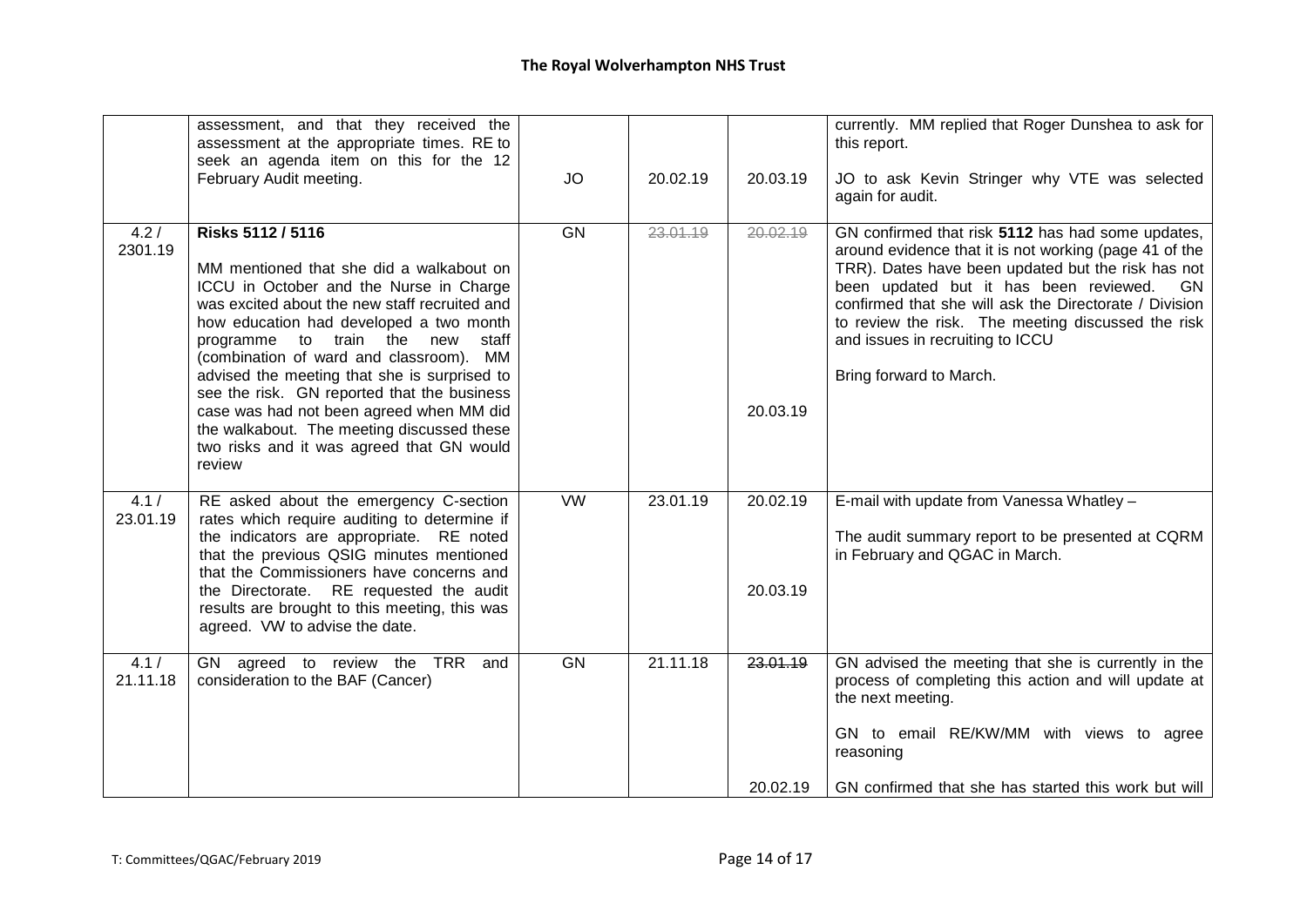|                  |                                                                                                                        |           |          |          | circulate prior to her leave.                                                                                                                                                                   |
|------------------|------------------------------------------------------------------------------------------------------------------------|-----------|----------|----------|-------------------------------------------------------------------------------------------------------------------------------------------------------------------------------------------------|
|                  |                                                                                                                        |           |          | 20.03.19 |                                                                                                                                                                                                 |
| 4.3/<br>19.09.18 | JS asked if the datix had been<br>$4528 -$<br>updated as it has been on for a long time.<br>GN to chase for an update. | <b>GN</b> | 19.09.18 | 24.10.18 | GN advised that this risk had still not been updated -<br>GN to chase for an update and bring forward to the<br>November meeting.                                                               |
|                  |                                                                                                                        |           |          | 21.11.18 | To be discussed under TRR – leave action open                                                                                                                                                   |
|                  |                                                                                                                        |           |          | 23.01.19 | Risk not updated $-$ agreed to bring forward to next<br>meeting.                                                                                                                                |
|                  |                                                                                                                        | JO        |          | 20.02.19 | GN asked JO if he would be happy to review the risk<br>for Clinical Web Portal and asked if he feels that this<br>is still a risk. JO agreed to this. JO explained the<br>process of web portal |
|                  |                                                                                                                        | MA        |          |          | MA to see if any datix has been raised.                                                                                                                                                         |
|                  |                                                                                                                        |           |          | 20.03.19 |                                                                                                                                                                                                 |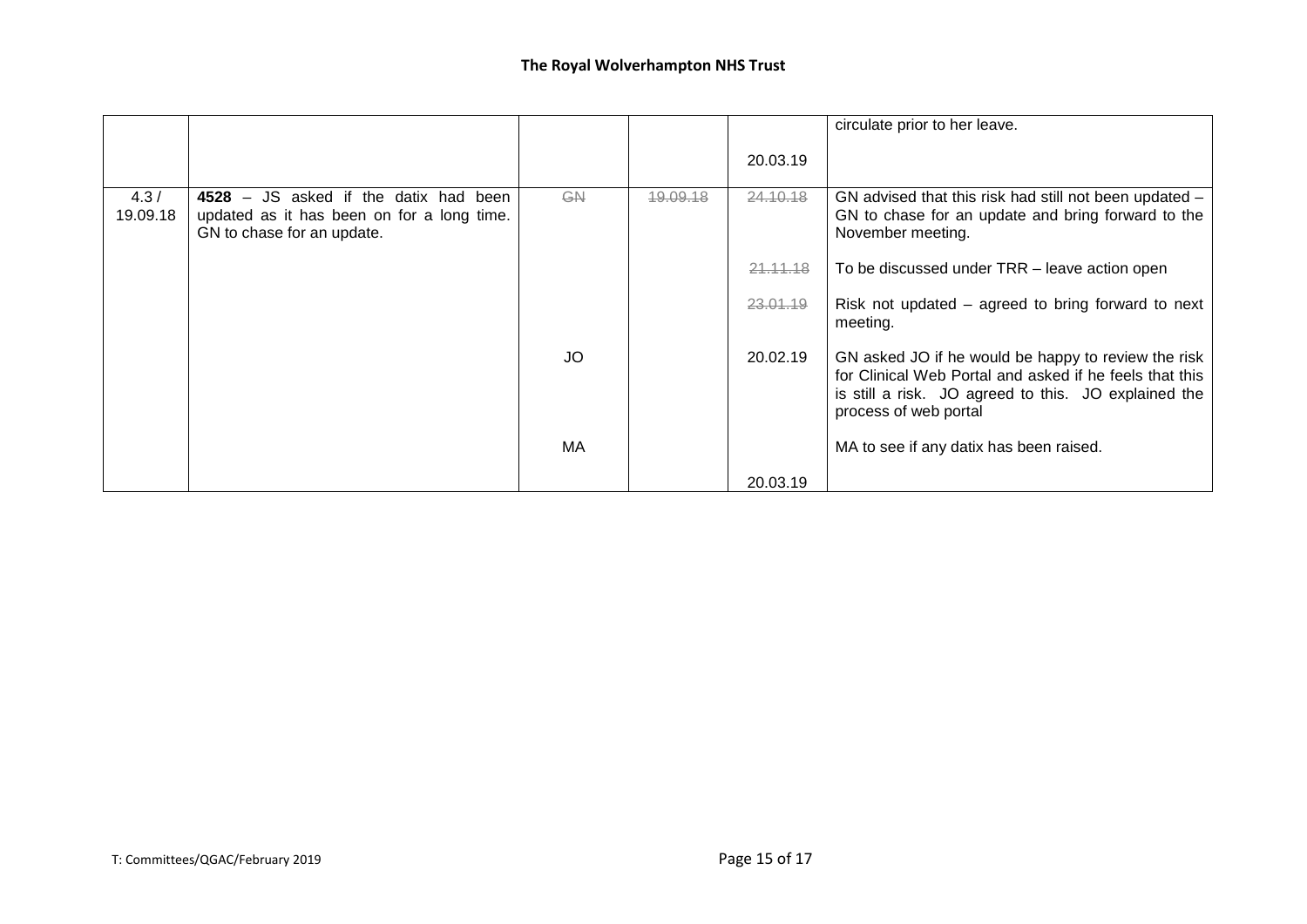| <b>ITEM</b>       | Action to be taken raised from the<br>meeting                                                                                                                                                                                            | Lead      | <b>Carried</b><br>forward from | <b>Committee</b><br><b>Review date</b> | <b>Update</b>                                                                                                                                                                                                                                                                                                                                                                                                                                                                                                                                                                     |
|-------------------|------------------------------------------------------------------------------------------------------------------------------------------------------------------------------------------------------------------------------------------|-----------|--------------------------------|----------------------------------------|-----------------------------------------------------------------------------------------------------------------------------------------------------------------------------------------------------------------------------------------------------------------------------------------------------------------------------------------------------------------------------------------------------------------------------------------------------------------------------------------------------------------------------------------------------------------------------------|
| 9                 | MA advised the meeting that herself and<br>AMC had met to discuss the reporting<br>schedule for this meeting and it will be<br>brought back for discussion along with<br><b>Terms</b><br>of<br>Reference<br>the<br>for<br>consideration. | <b>CE</b> | 23.01.19                       | 20.02.19                               | On the agenda - Completed                                                                                                                                                                                                                                                                                                                                                                                                                                                                                                                                                         |
| 6                 | RE advised that in the future there will<br>be a verbal or report under this section<br>to discuss Mortality.<br>This will be<br>presented by either RE or AMC.                                                                          | <b>CE</b> | 23.01.19                       | 20.02.19                               | On the agenda - Completed                                                                                                                                                                                                                                                                                                                                                                                                                                                                                                                                                         |
| 4.1/<br>23.01.19  | RE asked if the figures within the Rapid<br>Intervention Team could be reviewed<br>for the number of patients sent to ED.<br>The figure currently states 8.4%; RE<br>asked how 8.4% was calculated. GN<br>agreed to review.              | <b>GN</b> | 23.01.19                       | 20.02.19                               | AMC advised that following a meeting yesterday<br>someone from the Rapid Intervention Team discussed<br>two schemes. The first will see them going into A7 and<br>A8 to try and pull patients from that environment. Data<br>is being collected. A short amount of time is being<br>held in Emergency Department and discussions are<br>on-going to see if time can be spend in there to see if<br>they can help.<br>GN reported that Dr Stuart Hutchinson had recently<br>had an article published in the British Society of<br>Geriatrics and GN to share this.<br><b>CLOSE</b> |
| 4.1 /<br>21.11.18 | RE asked for a brief description on what<br>the Trust is measuring in regards to HIV<br>tests offered                                                                                                                                    | <b>GN</b> | 21.11.18                       | 23.01.19                               | GN explained that this is for patients who come to the<br>Trust if they need a HIV test and this is the data that<br>should be recorded. GN confirmed that she has been<br>asked why the figures are so low, GN has been<br>assured that the figures will be in the 70's for the last<br>quarter but currently she is not receiving appropriate<br>assurance. Meeting discussed this briefly and it was                                                                                                                                                                           |